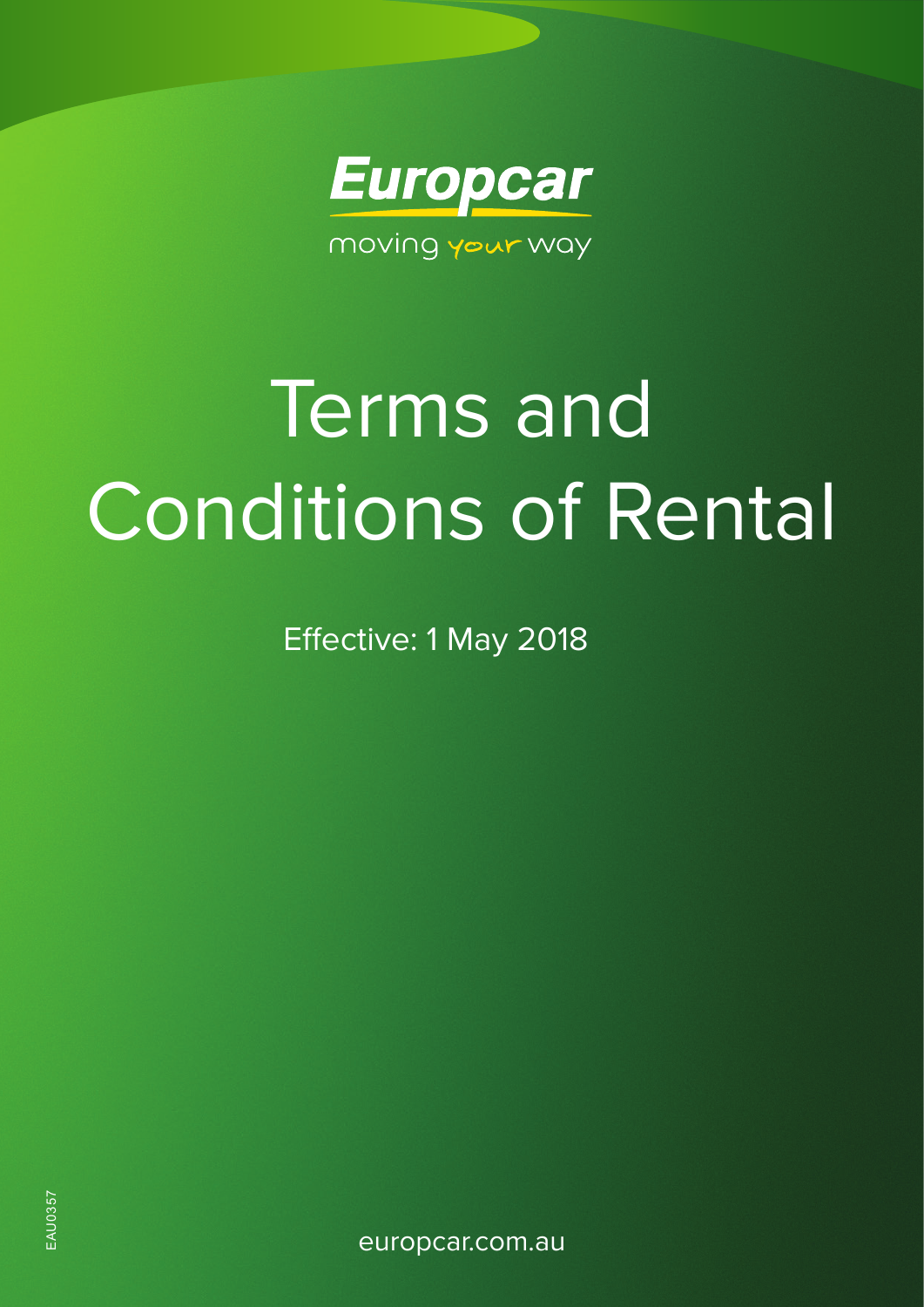# **Contents**

# **Europcar Terms & Conditions**

| 1              | <b>Your Rental Contract</b>                                | 3              |
|----------------|------------------------------------------------------------|----------------|
| $\overline{2}$ | <b>Rental Period</b>                                       | 4              |
| 3              | Costs, charges & payment                                   | 5              |
| 4              | Damage Cover and payment of the Damage Liability Fee (DLF) | 6              |
| 5              | <b>Exclusions to Damage Cover</b>                          | 7              |
| 6              | <b>Customer Own Insurance</b>                              | 7              |
| $\overline{7}$ | Your responsibilities                                      | $\overline{7}$ |
| 8              | Our responsibilities                                       | 10             |
| 9              | Roadside Assistance, breakdown, accident & repair          | 10             |
| 10             | End of the Rental Contract                                 | 11             |
| 11             | Termination of the Rental Contract                         | 12             |
| 12             | Applicable law                                             | 12             |
| 13             | <b>Dispute Resolution</b>                                  | 12             |
| 14             | Privacy policy                                             | 13             |
| 15             | General                                                    | 13             |

# **Roads and Maritime Services Terms and Conditions**

| $\mathbf 1$                              | Your E-Toll Facility                                               | 13 |
|------------------------------------------|--------------------------------------------------------------------|----|
| $\overline{2}$                           | Payments, fees and charges in connection with Your E-Toll Facility | 13 |
| $\mathfrak{Z}$                           | Payment methods and authority                                      | 14 |
| 4                                        | Errors in charging Tolls and Fees                                  | 14 |
| 5                                        | <b>E-Toll Facility Transaction Summary</b>                         | 14 |
| 6                                        | Lost, stolen or malfunctioning Tags                                | 14 |
| $\overline{7}$                           | <b>GST</b>                                                         | 15 |
| 8                                        | General                                                            | 15 |
| 9                                        | <b>Common Terms</b>                                                | 15 |
| 10                                       | <b>Definitions</b>                                                 | 15 |
| 11                                       | Interpretation                                                     | 16 |
| <b>RMS PRIVACY CONSENT AND AGREEMENT</b> |                                                                    | 16 |
| Consents given by You                    |                                                                    | 16 |

| Promises made by You |  |
|----------------------|--|
| <b>Definitions</b>   |  |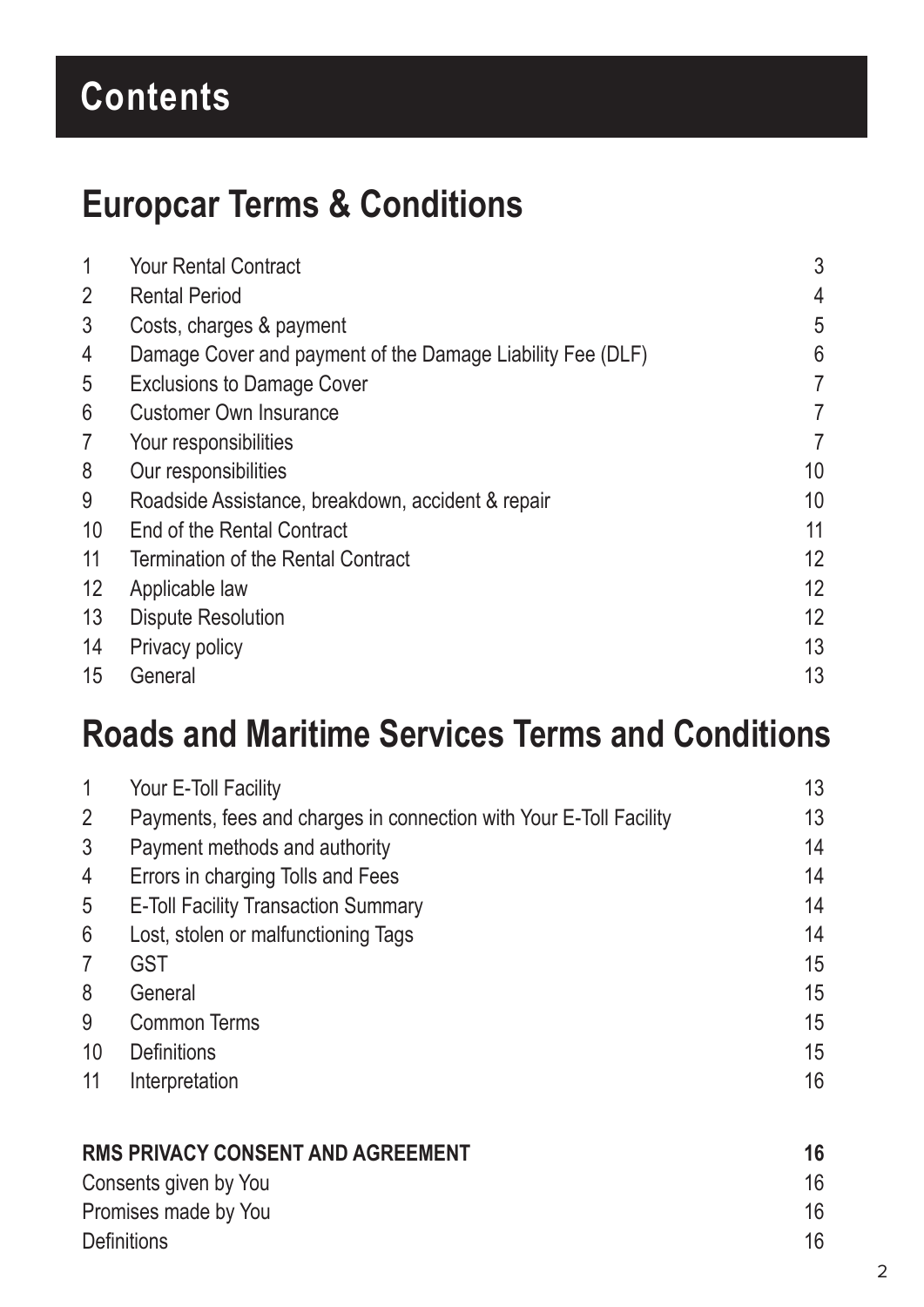#### **1 Your Rental Contract**

- 1.1 This Contract (**Rental Contract**) You have entered into with Europcar comprises the rental document for the hire of the Vehicle (**Rental Agreement**), the Privacy Policy and these terms and conditions of rental (**Terms and Conditions**). When We refer to the Rental Contract We mean the Rental Agreement, the Privacy Policy and the Terms and Conditions.
- 1.2 The date of the Rental Contract is the date that is shown in the Rental Agreement.
- 1.3 Please read the Rental Contract carefully. If there is anything that You do not understand please ask at the Rental Station before signing the Rental Contract, as Your signature is Your acknowledgement that You have read and understood the Rental Contract in its entirety and that You are bound by it.
- 1.4 There are words and phrases used in the Rental Contract that have a particular meaning that You need to be familiar with.

**Accident** means an unintended and unforeseen collision between the Vehicle and any other object, including another vehicle, that results in Damage or Third Party Loss.

**Administration Fee** means the fee charged by Us for the administrative costs associated with Your rental.

**Authorised Driver** means any driver approved and recorded by Us, either on the Rental Agreement or by prior written agreement.

**Claims Administration Fee** means the fee charged for handling Your claim and for making arrangements for repairs, towing and other administrative tasks associated with Damage or Third Party Loss. The fee ranges from \$50 plus GST for a single vehicle accident to \$200 plus GST where there is also Third Party Loss.

**Commercial Vehicle** means a Vehicle that is a van, utility, truck or bus that is constructed and used for the carriage of goods or property or for the transport of more than 12 persons including the driver.

**Customer Own Insurance** means that You have a Corporate Services Agreement with Us under which Your Rental Contract provides no cover for Damage or Third Party Loss arising from the use of the Vehicle.

#### **Damage** means:

- (a) any loss or damage to the Vehicle, however caused, that requires repair or replacement, subject to reasonable wear and tear;
- (b) towing and salvage fees;
- (c) assessing fees; and
- (d) Loss of Use,

and for the removal of doubt, damage to the Vehicle's windscreen, lights, wheels or tyres that makes the Vehicle unroadworthy is not fair wear and tear.

**Damage Cover Product** means a product You may purchase at the Start of Rental at extra cost to reduce Your DLF liability.

**Damage Liability Fee (DLF)** means the amount shown in the Rental Agreement You must pay Us in the event of Damage, theft of the Vehicle or Third Party Loss, subject to these Terms and Conditions. The amount payable includes the Claims Administration Fee and is subject to GST.

**Debit Card** means Debit MasterCard or Visa Debit Card.

**Europcar** means CLA Trading Pty Ltd ABN 81 082 220 399 trading as Europcar Australia or where applicable an independent Europcar franchisee or affiliate.

**Final Inspection** means the inspection carried out after We have taken possession of and fully examined and cleaned the Vehicle at the end of the Rental Period.

**Loss of Use** means the fee calculated at the daily rate shown in the Rental Agreement being Our loss because the Vehicle needs repair and We are waiting for the repairs to be completed or it is a write-off or has been stolen and We are waiting for it to be replaced.

**Off Road** means any area that is not a gazetted road nor a sealed road nor an Unsealed Road and includes but is not limited to unformed roads, fire trails, tracks, river and tidal crossings, creek beds, beaches, streams, dams, rivers, flood waters, sand, deserts, rocks, fields and paddocks.

#### **Overhead Damage** means:

- (a) Damage at or above the level of the top of the front windscreen of the Vehicle;
- (b) Damage to any part of the pantech or box section of a Commercial Vehicle; or
- (c) Third Party Loss,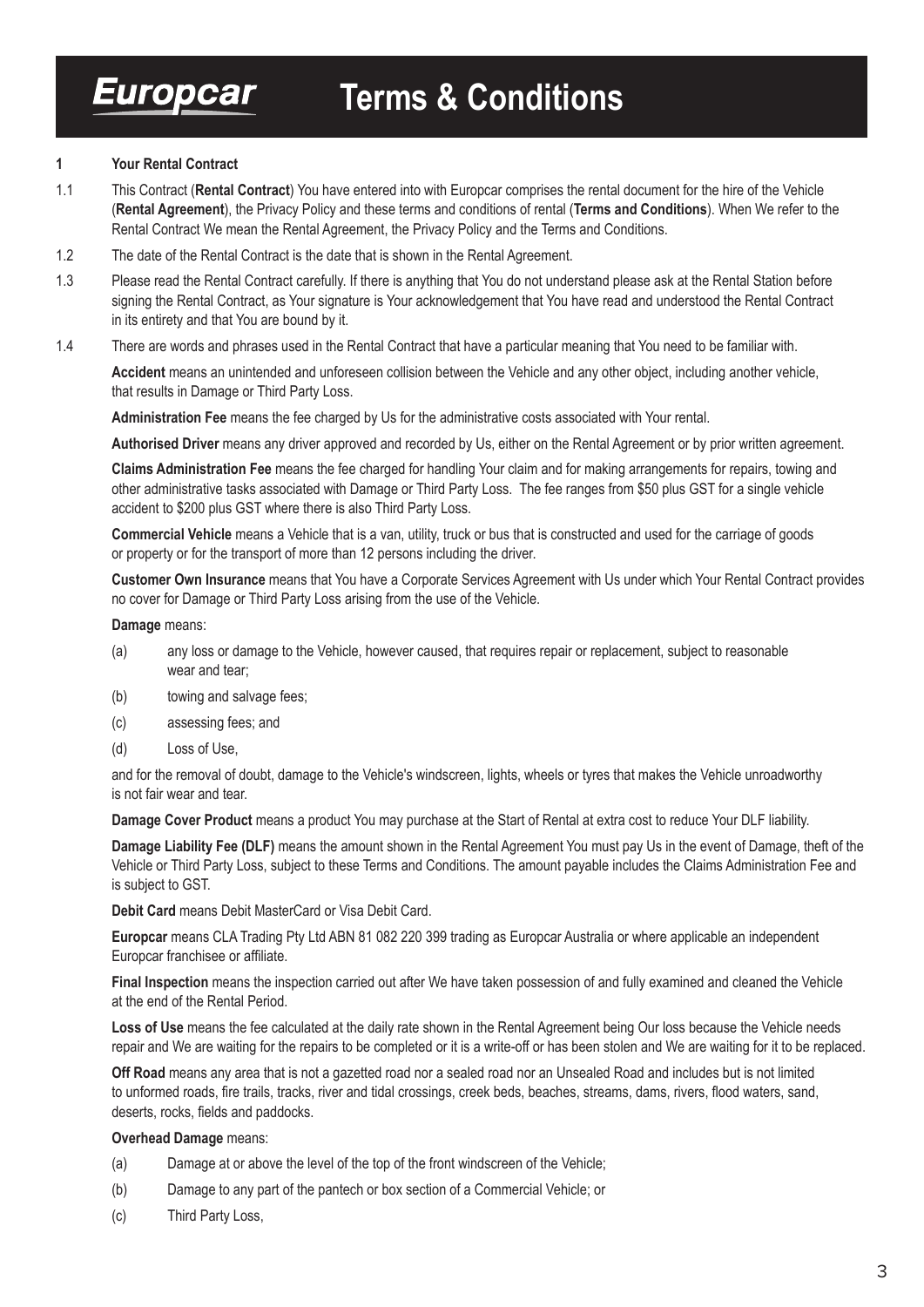caused by:

- (i) contact between the part of the Vehicle that is at or above the level of the top of the front windscreen with objects overhanging or obstructing its path;
- (ii) use of a Commercial Vehicle so that its height exceeds that permitted by law, by-law, regulation or advisory sign in the area of use;
- (iii) objects being placed on the roof of the Vehicle; or
- (iv) You or any person standing or sitting on the roof of the Vehicle.

**Personal Information** has the same meaning as in the Privacy Act 1988 (Cth).

**Premium Location Surcharge (PLS)** means the extra amount payable when a Vehicle is hired from a Rental Station located at an airport or some city or suburban locations. The rate is shown in the Rental Agreement and is subject to GST.

**Privacy Policy** means Our Privacy Policy available at www.europcar.com.au

**Rental Charges** means all rental and associated charges plus GST or other taxes and levies required by law all shown in the Rental Agreement.

**Rental Station** means the branch or rental location from which You hired the Vehicle.

**Rental Period** means the period shown in the Rental Agreement or as extended by Us.

**Serious Breach** means a breach of any of clauses 5.2, 7.2, 7.3, 7.5, 7.7, 7.10, 7.11 or 7.12 that causes Damage, theft of the Vehicle or Third Party Loss.

**Snow Cover** means the additional cover that allows the Vehicle to be driven on sealed roads above the Snow Line.

**Snow Line** means the gates leading to any of the national parks or snowfields in Australia between 1 June and 31 October, or any area where it is indicated or required that snow chains are to be fitted to the Vehicle.

**Start of Rental** means the date and time that the rental commences at the Rental Station shown in the Rental Agreement.

**Third Party Loss** means any loss or damage to third party property, including other motor vehicles, and any third party claim for loss of income or consequential loss.

**Underbody Damage** means any damage to the Vehicle including the drive train, chassis, steering, suspension, brakes, exhaust, floor pan and fuel systems that is caused by or directly results from contact between the underside of the Vehicle and any part of the road way or any object or obstruction including kerbs, gutters, speed or road humps, barriers or wheel stops.

**Unsealed Road** means a road that has been formed and constructed but is not sealed with a hard material such as tar, bitumen or concrete.

**Unsealed Road Cover** means the additional cover that allows some classes of Vehicle to be used on an Unsealed Road provided that the road is gazetted, graded, and maintained by a local, state, territory or government body, authority or council but it never allows the use of the Vehicle Off Road.

**Vehicle** means the vehicle described in the Rental Agreement and includes its parts, components, accessories, keys, keyless start or remote control device, audio equipment and tools or any vehicle substituted by Us pursuant to the Rental Contract.

**Vehicle Registration Recovery Fee (VRRF)** means the daily amount payable to Us to recover Our costs of registering and licensing the Vehicle as a rental Vehicle.

**We, Us, Our** means Europcar or one of its franchisees or affiliates as shown in the Rental Agreement.

**You, Your** means the person, firm, company or organisation renting the Vehicle or any Authorised Driver shown in the Rental Agreement.

**Your Europcar Account** means Your credit card, Europcar charge account or Debit Card nominated at the Start of Rental for the debiting of charges under the Rental Contract.

# **2 Rental Period**

- 2.1 Your rental of the Vehicle from Us is for the Rental Period and at the rate shown in the Rental Agreement.
- 2.2 The Vehicle **must** be returned to the Rental Station on the date and by the time shown in the Rental Agreement. If You return the Vehicle earlier than the date shown in the Rental Agreement:
	- (a) the daily rate payable will be adjusted to reflect the daily rates that apply for shorter rentals; and
	- (b) a one way fee may apply if the Vehicle is returned to a Rental Station other than that shown in the Rental Agreement.
- 2.3 We understand that circumstances change and that You may require the Vehicle for longer than the Rental Period. If so, You must notify Us at least 2 hours prior to the expiration of the Rental Period.
- 2.4 If We have agreed to an extension of the Rental Period and Your extended Rental Period is longer than 30 days, You **must** take the Vehicle to Your nearest Europcar Rental Station on day 29 and every 30 days thereafter to pay Your additional Rental Charges for the extended Rental Period unless You have Our prior written agreement varying these conditions.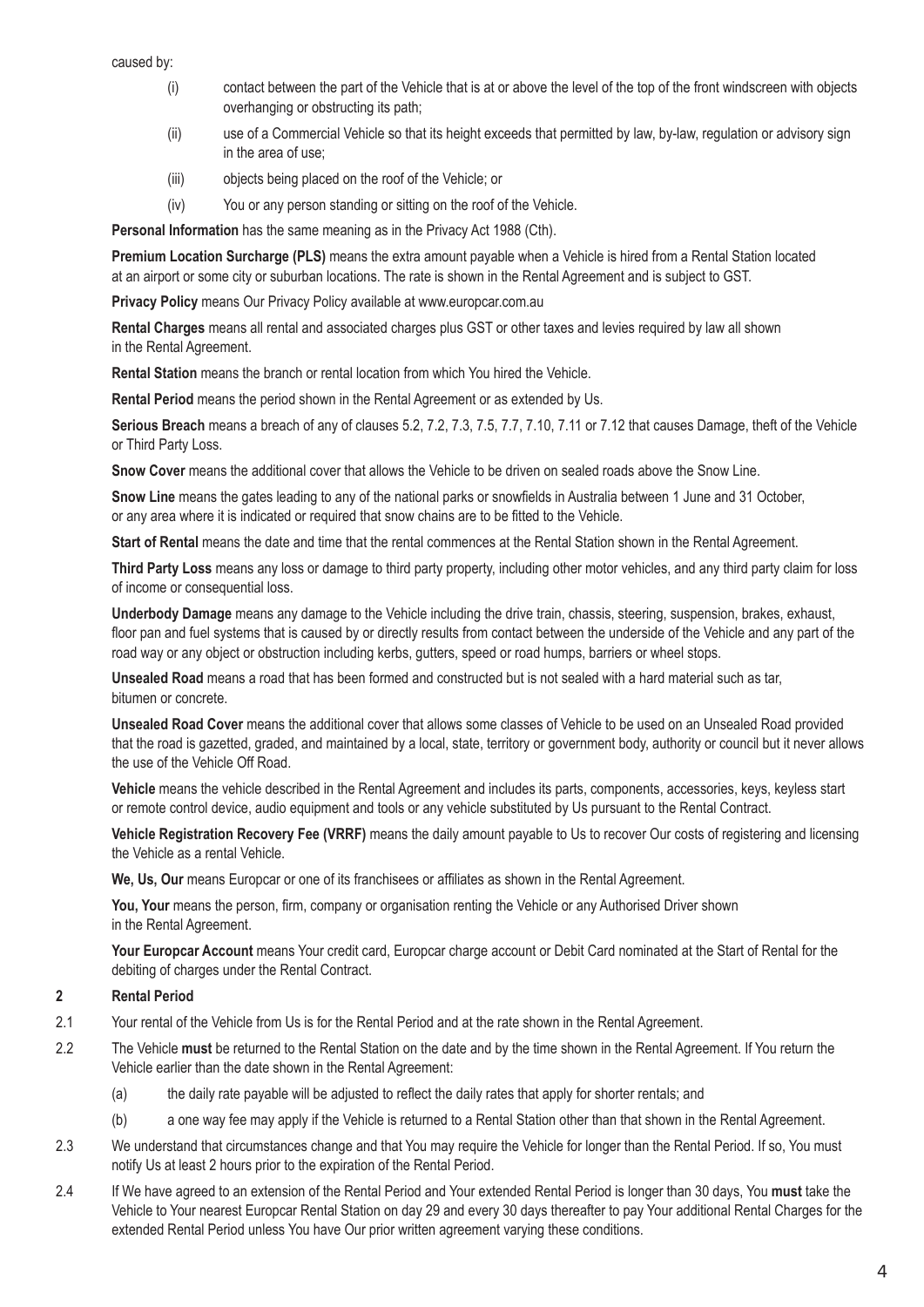- 2.5 If You fail to notify Us at least 2 hours before the expiration of the Rental Period that You require an extension, We may:
	- (a) terminate the Rental Contract; and
	- (b) if the location of the Vehicle is known, recover it by lawful means or if it is unknown, after making reasonable attempts to contact You, report the Vehicle as stolen to the Police.
- 2.6 Cancellation and 'No Show'
	- (a) You may cancel Your rental free of charge provided You give Us at least 48 hours' notice before the Rental Period is due to start. Wherever possible You should use the same communication channel to cancel Your rental You used when booking the Vehicle, alternatively, You can contact Our Call Centre on 1300 13 13 90 to cancel the rental.
	- (b) If You have prepaid Your rental but cancel giving us less than 48 hours' notice before the Rental Period is due to start the prepaid amount will be refunded less a cancellation charge.
	- (c) If You have prepaid Your rental but fail to cancel Your reservation and fail to pick up the Vehicle the prepaid amount will be refunded less a 'No Show' charge;
	- (d) If You have not prepaid Your rental but have lodged Your Europcar Account details with Us We will guarantee Your Vehicle until close of business on the day Your rental is due to start. However, if You use this facility to guarantee Your reservation and You:
		- (i) give Us less than 48 hours' notice of cancellation before the Rental Period is due to start; or
		- (ii) fail to cancel Your reservation and fail to pick up the Vehicle on the day Your rental is due to start,

 You agree that We may charge the cancellation charge or 'No Show' charge against Your Europcar Account to reflect the fact that We held the Vehicle for You without any rental transaction taking place.

(e) If We cancel or fail to cancel the booking You will be fully reimbursed any sums You have paid to Us for the booking.

# **3 Costs, charges & payment**

- 3.1 Payment by Debit Card of amounts due under the Rental Contract is not acceptable on all Vehicles or at all Rental Stations and may require an acceptable form of identification in addition to presentation of Your driver's licence. Before entering into the Rental Contract You should check with the Rental Station that the credit card or Debit Card You propose is acceptable to Us.
- 3.2 At the Start of Rental You must provide Your acceptable credit card or Debit Card and as security We may pre-authorise Your total estimated Rental Charges plus a deposit, less any prepaid amounts.
- 3.3 When collecting and returning the Vehicle the primary cardholder **must** be present.
- 3.4 At the end of the Rental Period You **must** pay:
	- (a) the Rental Charges;
	- (b) all reasonable costs to return the Vehicle to the same condition it was in at the Start of Rental, subject to reasonable wear and tear, including but not limited to extra cleaning and;
	- (c) any amounts payable under clauses:
		- (i) 3.8 (Roads and Maritime Services E-toll facility);
		- (ii) 3.9 (fines, infringements, penalties and court fees);
		- (iii) 4.1 (Damage Liability Fee); and
		- (iv) 5.1, 5.2 and 5.3 (Exclusions to Damage Cover).
- 3.5 Invoices and payment receipts will be sent to You electronically to the email address nominated on Your booking application.
- 3.6 If You extend the Rental Period from that shown in the Rental Agreement Your entitlement to free rental kilometres may change and You will be charged for extra kilometres if You exceed the free kilometres applicable to Your Rental Period and Vehicle model.
- 3.7 The Vehicle is supplied with a full tank of fuel. If You do not take the "prepaid fuel" option and return the Vehicle without a full tank of fuel a refuelling charge will apply. You **must** also pay for any fuel used for the delivery and collection service.
- 3.8 Roads and Maritime Services ABN 76 236 371 088 **(RMS)** provides an E-toll facility for payment of tolls incurred by You when driving the Vehicle on a toll road and You **must** pay RMS in connection with Your use of the E-toll facility:
	- (a) all tolls incurred in connection with Your use of a toll road;
	- (b) a service fee of \$3.00 plus GST for each calendar day on which a toll is incurred using Your E-toll facility (of which \$1.50 plus GST is remitted to Us by RMS); and
	- (c) any other amount that is payable pursuant to the Roads and Maritime Services Terms and Conditions.
- 3.9 You are liable for and **must** pay:
	- (a) speeding and traffic fines, infringements and penalties arising from the use of the Vehicle;
	- (b) fines, infringements and penalties arising from parking, clamping, towing, or release of the Vehicle from compounds; and
	- (c) all court fees or costs arising from sub-clauses (a) or (b).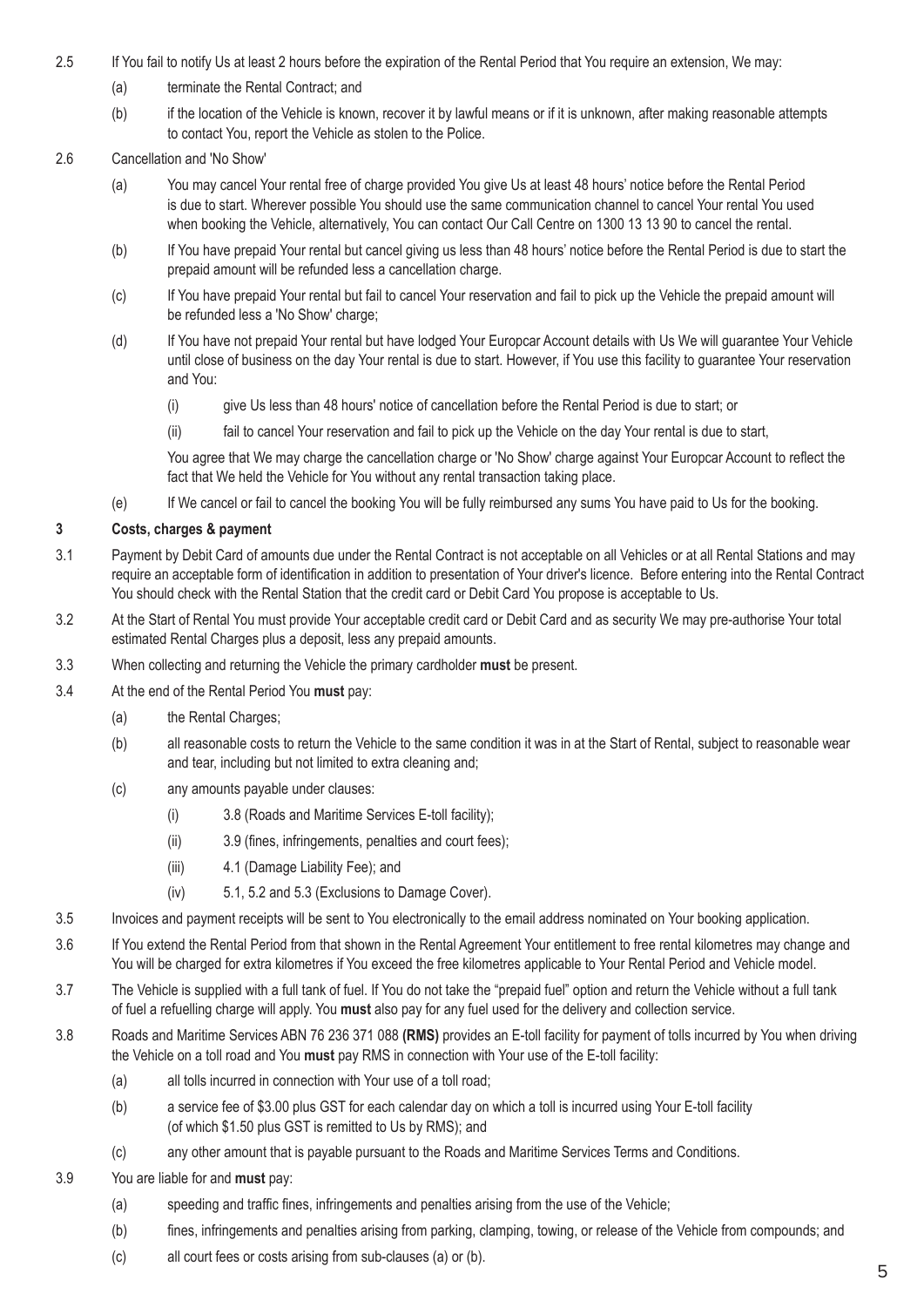- 3.10 We may supply Your details to any regulatory or enforcement authority upon its request and an administrative fee applies if We do.
- 3.11 If We have paid any amount for which You are liable pursuant to clauses 3.8 or 3.9 You will also be charged that amount together with an administrative fee.
- 3.12 All amounts payable under the Rental Contract are subject to subsequent verification and adjustment and details of any adjustments will be provided to You as soon as practicable. If a refund is due to You it will be credited to Your Europcar Account. If any amount is due to Us You authorise Us to charge Your Europcar Account with that amount, including an amount up to the DLF and any amounts payable under clauses 3.4 to 3.9 (inclusive) or 5.1 to 5.3 (inclusive). These charges may be made at any time during or after the end of the Rental Period.
- 3.13 If currency conversion is required for payment of amounts due to Us under the Rental Contract, We will apply the commercial exchange rate valid at the time We credit or debit Your Europcar Account.
- 3.14 If You fail to pay Us any amount due under the Rental Contract You must also:
	- (a) pay Us interest on that overdue amount calculated at the rate of 10% per annum and starting 7 days after the date that overdue amount became payable to Us and ending on the date of payment of all amounts due; and
	- (b) pay the reasonable costs and charges We incur in recovering or attempting to recover that overdue amount, including mercantile or debt collection fees, commission and any legal costs.

# **4 Damage Cover and payment of the Damage Liability Fee (DLF)**

- 4.1 If there is Damage, theft of the Vehicle or Third Party Loss for each separate claim You **must** pay up to the DLF shown in the Rental Agreement even if You have travel or rental vehicle excess insurance, unless Your Rental Contract is for Customer Own Insurance.
- 4.2 Subject to the Damage Cover exclusions in clause 5, Your DLF liability is reduced if You purchase a Damage Cover Product.
- 4.3 You will not have to pay the DLF shown in the Rental Agreement for a claim if, acting reasonably, We agree that You were not at fault and:
	- (a) You are ordinarily an Australian resident;
	- (b) You hold an Australian drivers licence;
	- (c) You have fully completed Our Incident Report Form with:
		- (i) the name, residential address, contact phone and licence number of any person involved **(Third Party)**;
		- (ii) the registration numbers of all vehicles involved;
		- (iii) an accurate written and diagrammatic description of the Accident and location; and
		- (iv) the names of attending police officers and the stations at which they are based; and
	- (d) You have supplied or We have established the name of the insurer of any Third Party You believe was at fault and We reasonably believe that the insurer will agree to pay Us for the Damage.
- 4.4 If the DLF is payable under clause 4.1 and:
	- (a) the Vehicle is damaged in an Accident in which no other vehicle is involved:
		- (i) acting reasonably We will make an estimate of the Damage;
		- (ii) We will forward a copy of that estimate and any supporting documents to You as soon as practicable; and
		- (iii) no sooner than 5 business days after forwarding the estimate and any supporting documents We will debit Your Europcar Account for the lesser of the Damage estimate or the DLF shown in Your Rental Agreement, unless You have authorised Us to debit Your Europcar Account for the DLF at an earlier time;
	- (b) the Vehicle is stolen and We reasonably believe the Vehicle will not be recovered We will debit Your Europcar Account for the DLF shown in Your Rental Agreement; or
	- (c) the Vehicle is damaged in an Accident in which there is also Third Party Loss:
		- (i) unless clause 4.3 applies, We will debit Your Europcar Account the estimated amount of Your total liability for the Accident up to but not exceeding the DLF shown in Your Rental Agreement; and
		- (ii) We will forward a copy of the Damage estimate and any supporting documents and particulars of any claim for Third Party Loss to You as soon as practicable.
- 4.5 We will refund the DLF paid pursuant to clause 4.4 as soon as practicable:
	- (a) in full, if We recover the Damage from a responsible third party or their insurer or successfully reject or defend a claim for Third Party Loss;
	- (b) in part, if the repair cost is less than the amount debited from Your Europcar Account pursuant to clause 4.4(a)(iii);
	- (c) in part, if a claim for Third Party Loss is rejected or defended for an amount less than the DLF paid pursuant to clause 4.4(c); or
	- (d) on a pro rata basis if We recover only a proportion of any amount We have claimed against a Third Party for Damage.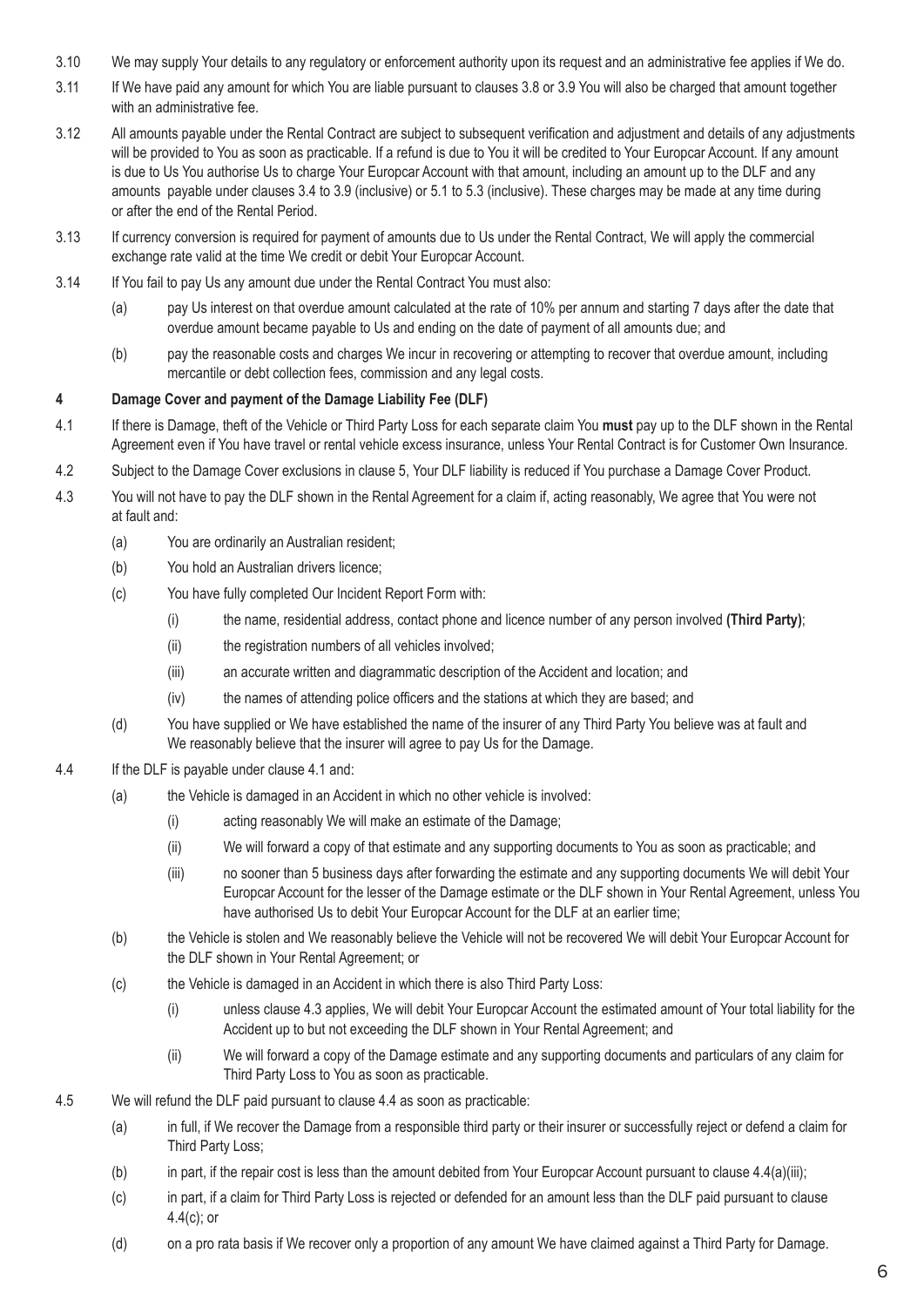4.6 In making a refund We may take into account all reasonable administrative, collection agency and legal costs incurred in connection with the recovery of the Damage cost or rejection or defence of a claim for Third Party Loss.

# **5 Exclusions to Damage Cover**

- 5.1 You have no Damage Cover if there is a Serious Breach of the Rental Contract even if a Damage Cover Product has been purchased and the DLF has been paid.
- 5.2 Even if You purchase a Damage Cover Product and You pay the DLF You have no Damage Cover, for:
	- (a) Damage or Third Party Loss caused by the use of the Vehicle in any area prohibited by the Rental Contract;
	- (b) Overhead Damage;
	- (c) Damage, Underbody Damage or Third Party Loss caused deliberately or recklessly by:
		- (i) You;
		- (ii) a person who is not an Authorised Driver but is using the Vehicle with Your actual or implied consent; or
		- (iii) any passenger of the Vehicle;
	- (d) Damage caused by total or partial inundation or immersion of the Vehicle in water or exposure of the Vehicle to salt water, including that which occurs whilst the Vehicle is being transported;
	- (e) Damage caused by use of the incorrect fuel type;
	- (f) Damage that is caused to a Vehicle with a convertible roof by overfilling the luggage compartment above the recommended level, and then activating the convertible roof mechanism; or
	- (g) Damage or Third Party Loss caused or contributed to by You where You leave the scene of the Accident prior to the attendance of the police or reporting the Accident to the police.
- 5.3 There is also no Damage Cover for:
	- (a) any loss, damage or deterioration of any goods or property carried in a Commercial Vehicle and You agree to fully indemnify Us for any loss, damage or deterioration of those goods or property unless it arises as a result of Our negligence;
	- (b) the full cost of replacing or repairing any accessories supplied by Us including, but not limited to child restraints, GPS units, lost keys, keyless start and remote control devices;
	- (c) personal property owned by You or any passenger that is stolen from the Vehicle, lost or damaged during the Rental Period or left in the Vehicle after the Vehicle is returned to the Rental Station;
	- (d) loss or damage to Your property, the property of a member of Your immediate family or of an entity related to You, that arises from the use of the Vehicle; or
	- (e) Damage, theft of the Vehicle or Third Party Loss if Your Rental Contract is for Customer Own Insurance.

### **6 Customer Own Insurance**

If You have a Corporate Services Agreement with Us that provides for Customer Own Insurance and if Your Rental Agreement records that Your Rental Contract is for Customer Own Insurance:

- (a) Damage and Third Party Loss arising from the use of the Vehicle or theft of the Vehicle are Your responsibility and must be paid in full by You; and
- (b) You fully indemnify Us for:
	- (i) Damage and Third Party Loss arising from the use of the Vehicle and any loss We may have arising from the theft of the Vehicle; and
	- (ii) any demand, claim, including a claim for legal costs, action or proceeding made, commenced or issued by or against You arising therefrom.

### **7 Your responsibilities**

- 7.1 In this section, We set out the responsibilities You have to Us when You hire one of Our Vehicles.
- 7.2 The Vehicle **must** only be driven by You. We may also approve additional Authorised Drivers and an extra charge will apply for each driver.

# 7.3 You **must**:

- (a) be no less than 21 years of age and a young driver surcharge applies for specific vehicles and drivers under the age of 25; and
- (b) hold a full, current and unrestricted driving licence for the Rental Period:
	- (i) valid and appropriate for the class of Vehicle You propose to hire;
	- (ii) that shows Your current residential address; and
	- (iii) is written in English or if not in English either a valid International Driving Permit issued in the country of issue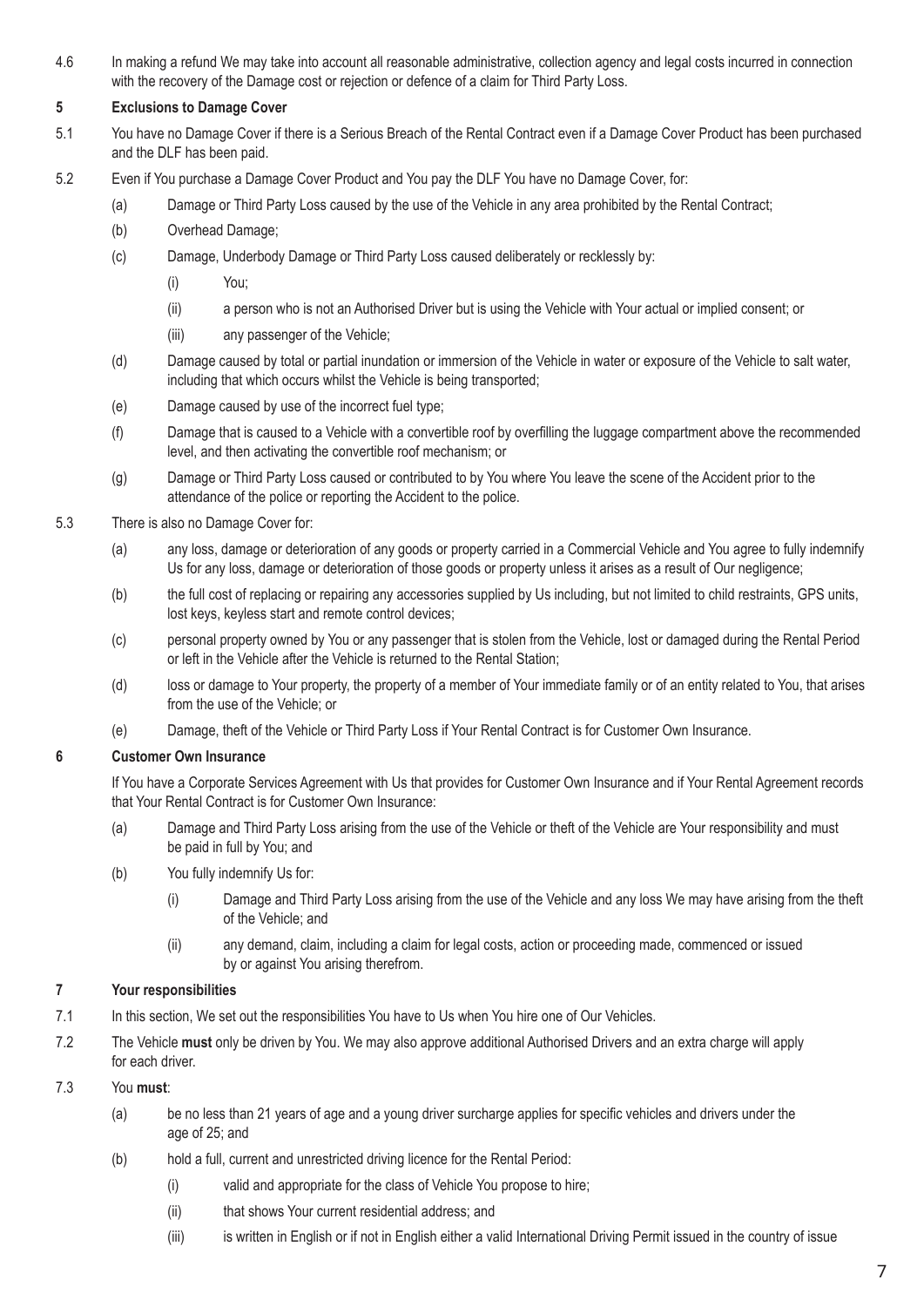of Your licence or (excluding the Northern Territory) a translation of your current licence issued by the National Accreditation Authority for Translators and Interpreters (NAATI).

- 7.4 At the Start of Rental You **must** also:
	- (a) present Your driving licence and that of any Authorised Driver and allow Us to inspect those licences at any time during the Rental Period;
	- (b) present Your passport if You are not an Australian citizen;
	- (c) fully inspect the Vehicle at the Start of Rental to ensure that the condition of the Vehicle and any pre-existing damage is accurately noted and shown in the Rental Agreement. If there is any discrepancy You **must** notify Us prior to leaving the Rental Station; and
	- (d) tell Us if You will be using the Vehicle to drive interstate.
- 7.5 During the Rental Period You **must:**
	- (a) take all reasonable care of the Vehicle:
		- (i) to prevent Damage, theft of the Vehicle and Third Party Loss;
		- (ii) to ensure that the Vehicle is not overloaded by the number of persons or by the weight of goods carried;
		- (iii) by using any security device fitted to or supplied with the Vehicle; and
		- (iv) by taking steps to protect the Vehicle against inclement weather such as closing the sunroof or convertible roof to prevent the entry of rain or where practicable, by garaging the Vehicle to prevent Damage caused by hail;
	- (b) keep the Vehicle locked and secure when not in use and the keys and any keyless start or remote control device under Your personal control at all times and You **must** be able to produce those keys and device in the event of a theft of the Vehicle;
	- (c) maintain the Vehicle's engine and brake oils, engine coolant and battery levels and tyre pressures; and
	- (d) use the correct fuel type.
- 7.6 During the Rental Period You **must** also:
	- (a) comply with all mandatory seat belt laws and fines may be imposed by the police on any driver or passenger who does not have a seat belt properly adjusted and fastened;
	- (b) comply with all child restraint laws and ensure that for all children under the age of seven years the restraint has been fitted correctly according to the weight and age of the child and that the restraint is properly adjusted and fastened;
	- (c) return the Vehicle and any accessories supplied by Us including, but not limited to, child restraints and GPS units in the same condition as at the Start of Rental, subject to reasonable wear and tear;
	- (d) adhere to any mileage instructions displayed in the Vehicle or set by the Rental Station; and
	- (e) immediately upon request provide Us and any regulatory or enforcement authority Your full, accurate and up-to-date information relating to the use of the Vehicle during the Rental Period.

#### 7.7 You **must never:**

- (a) use the Vehicle when it is damaged or unsafe;
- (b) drive the Vehicle whilst under the influence of alcohol or drugs or have a blood alcohol content or level of drugs present in blood, urine or oral fluid that exceeds the limit in the state or territory where the Vehicle is driven;
- (c) fail or refuse to undergo any breath, blood, oral fluid or urine test or drug impairment assessment in the state or territory in which the Vehicle is driven;
- (d) drive the Vehicle whilst Your driving licence is subject to any restriction or condition;
- (e) commit:
	- (i) any wilful, deliberate or criminal act, including an act of driver abuse; or
	- (ii) an act of connivance with any person acting for You or on Your behalf, that causes Damage or Third Party Loss; or
- (f) drive the Vehicle dangerously or recklessly;
- (g) use the Vehicle for off-roading, reliability trials, a race, rally or contest, speed testing, driving instruction, to propel or tow another vehicle, or in violation of any legislation, order or regulation affecting the use, loading or condition of the Vehicle;
- (h) use the Vehicle for the transport of passengers, goods or property for hire, fare or reward unless the Vehicle is a Commercial Vehicle and You have Our prior written authority;
- (i) use the Vehicle for any illegal purpose;
- (j) sell, rent or dispose of the Vehicle; or
- (k) register or claim to be entitled to register any interest in the Vehicle under the Personal Property Securities Act 2009.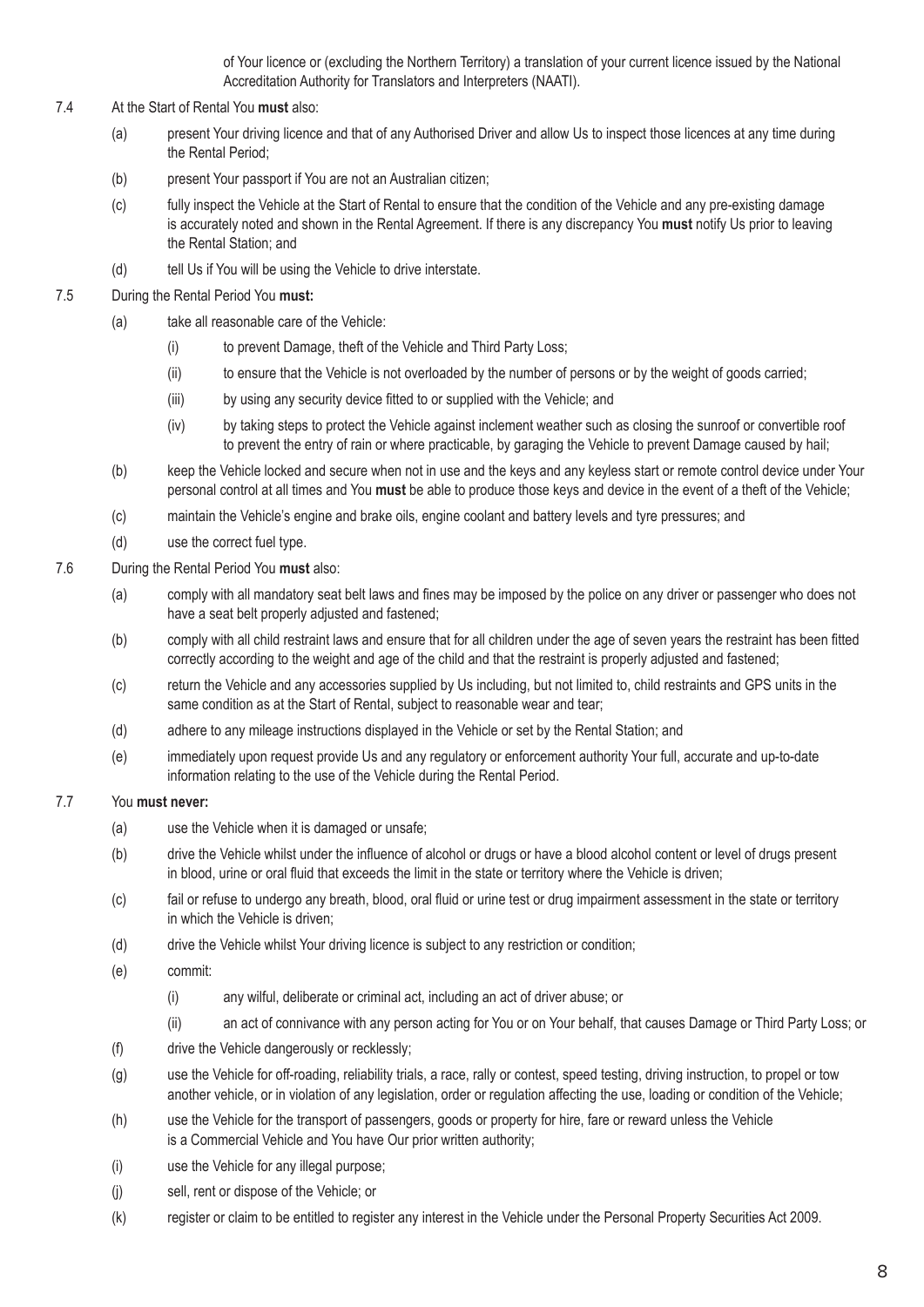# 7.8 You **must not:**

- (a) use a mobile phone:
	- (i) to make or receive a phone call, perform any audio function or as a navigational device, unless the Vehicle is stationary and the body of the phone is secured in a mounting affixed to the Vehicle and its use does not require manual operation of the phone; or
	- (ii) to send a text message, video message, email or similar communication unless the Vehicle is parked;
- (b) leave the keys to the Vehicle, any keyless start or remote door control device in it or with it whilst it is unattended or unoccupied by You or any passenger;
- (c) leave the Vehicle unattended following an Accident and before the arrival of a tow or salvage operator;
- (d) modify the Vehicle in any way and no roof racks or towbars are permitted unless fitted by Us; or
- (e) use the Vehicle for transporting any animals, unless specifically approved by Us. Additional cleaning charges may apply.
- 7.9 You and any passengers **must not** smoke in the Vehicle. It is an offence in some Australian states to smoke in a vehicle where there are passengers of less than 18 years of age. Additional cleaning charges will apply if there is a breach of this condition.
- 7.10 Parts of Australia are not suitable for access by rental vehicles. To prevent Damage to the Vehicle and for Your own personal safety We strictly enforce conditions that restrict Your use of the Vehicle and unless We have given Our prior written consent, You **must never** take the Vehicle:
	- (a) on any Unsealed Road unless:
		- (i) it is a well maintained road of no more than 500 metres in length, for the sole purpose of accessing accommodation or official camping areas and Your speed is not more than 40 kilometres per hour; or
		- (ii) Unsealed Road Cover has been purchased;
	- (b) above the Snow Line unless Snow Cover has been purchased;
	- (c) Off Road;
	- (d) between mainland Australia and Tasmania in either direction;
	- (e) onto any island with the exception of:
		- (i) Kangaroo Island;
		- (ii) Stradbroke Island;
		- (iii) Magnetic Island;
		- (iv) Bribie Island;
		- (v) Phillip Island; or
		- (vi) Bruny Island,
	- (f) through any river, stream, creek or tidal crossing;
	- (g) through flood waters or on flood prone roads or on any road where the state or condition of the road make the use of the Vehicle unsafe;
	- (h) on any road where the police or any government or statutory authority has issued a warning, caution or which has been closed;
	- (i) onto any road where We have notified You that the use of the Vehicle is prohibited;
	- (j) in Queensland:
		- (i) north of Chillagoe or west of Georgetown;
		- (ii) north of Cooktown or Laura;
		- (iii) on the Burke Development Road;
		- (iv) north of Maggieville;
		- (v) on Unsealed Roads north and west of Mt Isa;
		- (vi) on the Bloomfield track; or
		- (vii) on the Savannah Way;
	- (k) on the Tanami Track and the Gunbarrel Highway in Western Australia and the Northern Territory; or
	- (I) on the roads to Jim Jim Falls or Twin Falls in the Northern Territory,

even if the Vehicle is a Four Wheel Drive **(4WD)** or Unsealed Road Cover has been purchased.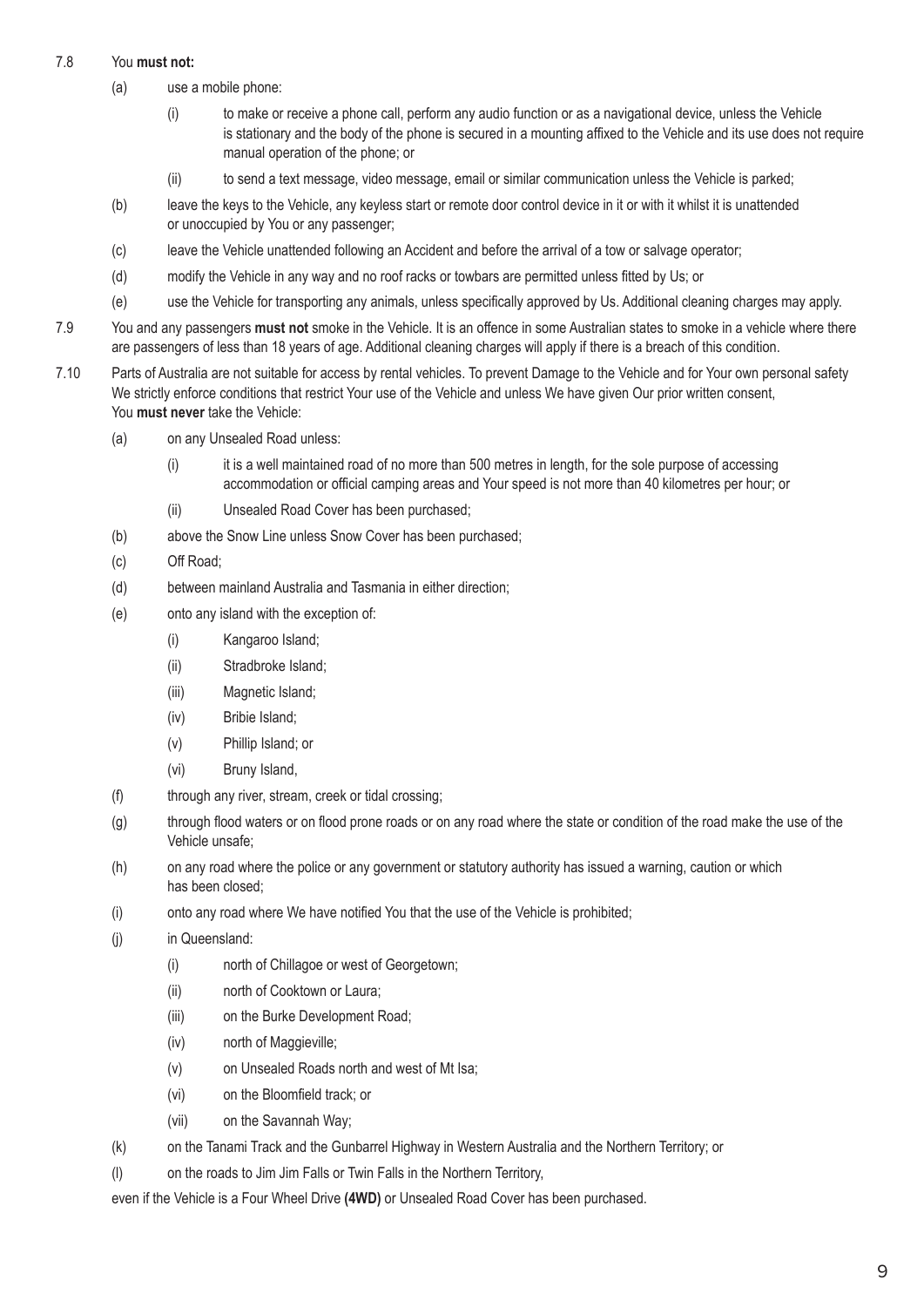## 7.11 You **must never** take the Vehicle:

- (a) in Western Australia:
	- (i) on the Cape Leveque Road;
	- (ii) on the road to Windjana Gorge;
	- (iii) on the Cardabia Ningaloo Road; or
	- (iv) on the access road from the Great Northern Highway to the Purnululu National Park, commonly known as the Bungle Bungles; or
- (b) in the Northern Territory on the Larapinta and Namitjira Drives, commonly known as the Mereenie Loop,

**unless** the Vehicle is a 4WD **and** You have purchased Unsealed Road Cover.

- 7.12 You **must never** take the Vehicle on the Gibb River Road in Western Australia unless:
	- (a) the Vehicle is a 4WD;
	- (b) You have purchased Unsealed Road Cover; and
	- (c) You have hired a second spare wheel from Us.

# **8 Our Responsibilities**

- 8.1 When You make a reservation with Us We will provide a Vehicle that is of acceptable quality and in good working order for the Rental Period.
- 8.2 If the Vehicle breaks down during the Rental Period because of Our negligence We will recover and repair the Vehicle as soon as possible. If the Vehicle cannot be repaired We will use Our best endeavours to provide a replacement Vehicle of an equivalent size and standard to the previous Vehicle for the remainder of the Rental Period.
- 8.3 If it is not possible to conduct an inspection of the Vehicle with You at the end of the Rental Period We will use Our best endeavours to confirm the condition of the Vehicle with You within 4 working hours of the Final Inspection.
- 8.4 Subject to the Australian Consumer Law, We are only responsible for any direct loss You suffer as a result of Our breach of the Rental Contract. We are not responsible for missed flights, disrupted travel or holiday plans, loss of enjoyment or opportunity, indirect or consequential loss.

# **9 Roadside Assistance, breakdown, accidents & repair**

- 9.1 Free roadside assistance is provided for inherent mechanical faults in the Vehicle but fees and charges apply for all other faults or driver induced errors. Generally, these fees and charges range from \$45 plus GST to \$600 plus GST and apply to faults and driver induced errors such as:
	- (a) a flat battery;
	- (b) lost keys, a keyless start or remote control device;
	- (c) unlocking the Vehicle when the key, keyless start or remote control device have been locked in it; and
	- (d) changing a wheel as the result of a flat tyre.
- 9.2 Roadside Assistance Cover may be purchased to provide cover for:
	- (a) refuelling the Vehicle when You have run out of fuel with up to 6 litres of fuel;
	- (b) unlocking the Vehicle when the keys, keyless start or remote control device have been locked in the Vehicle;
	- (c) changing a wheel as the result of a flat tyre; and
	- (d) starting the Vehicle if the battery is flat because You have left the headlights or interior lights on or the air-conditioning, entertainment system or other electrical equipment operating when the engine is not running.
- 9.3 Roadside Assistance Cover does **not** apply and there is no cover:
	- (a) for the cost of a replacement key, keyless start or remote control device that has been lost; or
	- (b) if there has been a Serious Breach of the Rental Contract.
- 9.4 Acting reasonably, We reserve the right not to replace the Vehicle if it is involved in a major Accident or there has been major Damage or You have committed a Serious Breach of the Rental Contract.
- 9.5 If:
	- (a) a warning light or fault message appears;
	- (b) You see or become aware of low engine or brake oils, engine coolant levels or tyre pressures; or
	- (c) the Vehicle develops any fault during the Rental Period,

You **must** inform Us immediately via the contact details in the Vehicle and in the Rental Agreement and not use the Vehicle unless We have authorised You to do so. If You fail to notify Us and continue to use the Vehicle You will be responsible for any Damage or Third Party Loss.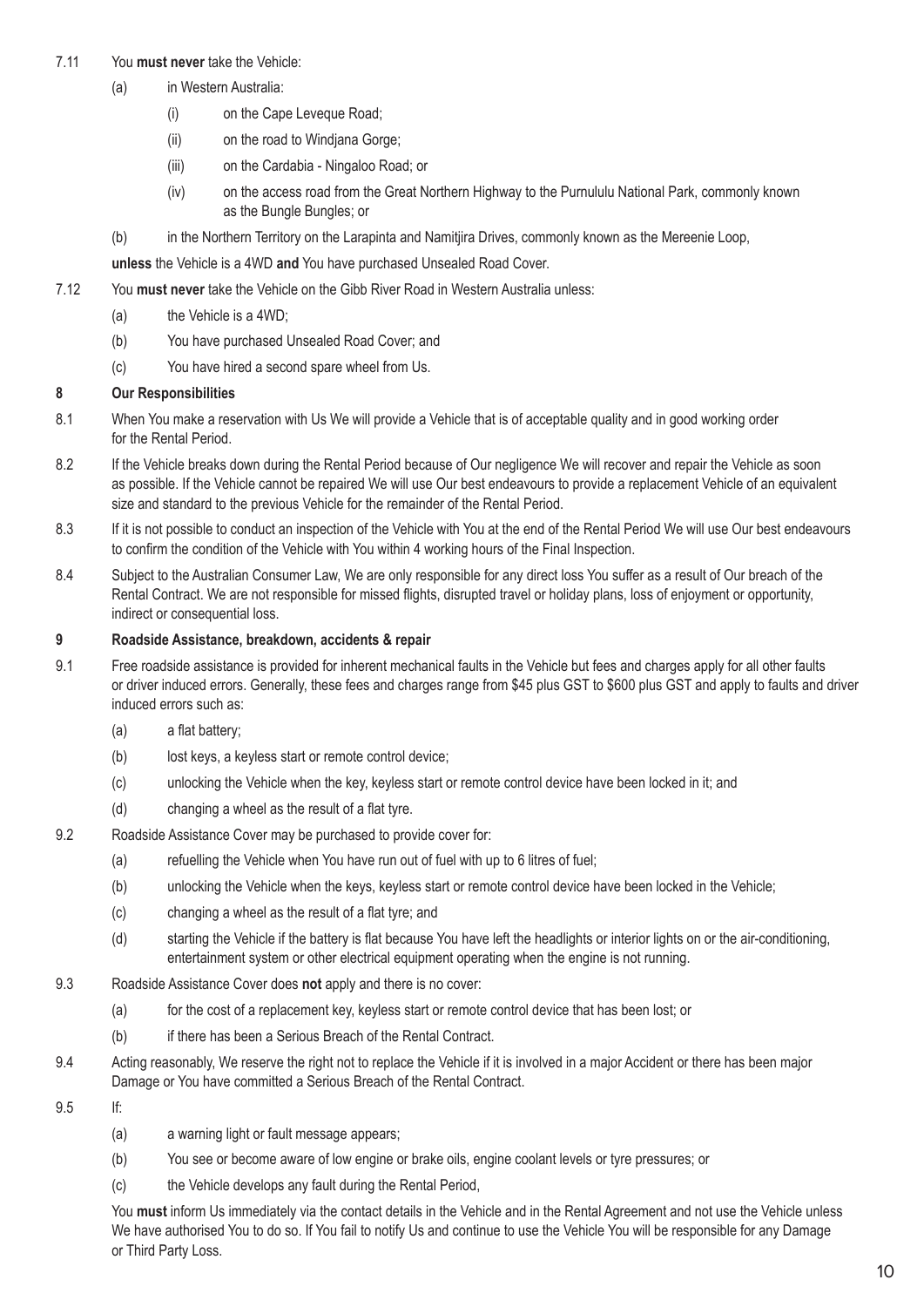- 9.6 You **must not** let anyone work on the Vehicle or arrange or undertake any repairs to the Vehicle or towing or salvage of it unless We have given You Our prior authority. You **must** keep and produce to Us the original tax invoices and receipts for any repairs, towing or salvage and You will be reimbursed only if these expenses have been authorised by Us. Any entitlement to reimbursement is subject to there being no Serious Breach of the Rental Contract.
- 9.7 You **must** immediately report any Accident or theft of the Vehicle to Us in writing and complete all documentation that We require and forward any third party correspondence or court documents to Us within 7 days of receipt.
- 9.8 If You have an Accident in which:
	- (a) a person is injured;
	- (b) the other party failed to stop or exchange details;
	- (c) the Vehicle or any other vehicle is towed; or
	- (d) a driver appears to be under the influence of intoxicating liquor or drugs,
	- a report **must** also be made to the police immediately.
- 9.9 If the Vehicle is stolen a report **must** be made to the police immediately after the theft is discovered.
- 9.10 If You have an Accident You **must** also:
	- (a) make the Vehicle secure;
	- (b) get the names and addresses and phone numbers of all persons involved, including witnesses;
	- (c) take as many photos as is reasonable showing:
		- (i) the position of all vehicles before they are moved;
		- (ii) Damage to the Vehicle;
		- (iii) damage to any Third Party vehicle or property; and
		- (iv) the general area where the Accident occurred, including any road or traffic signs;
	- (d) supply Us with any information concerning the driver of the Vehicle and You **must** allow Us direct access to the driver of the Vehicle and You **must** fully co-operate in allowing Us to gain such access;
	- (e) not make or give any offer, promise of payment, settlement, waiver, release, indemnity or admission of liability;
	- (f) permit and assist Us to bring, defend, enforce or settle any legal proceedings against a third party, including attending at a lawyer's office and/or court; and
	- (g) allow Us to claim in Your name under any applicable substitute vehicle insurance, and do everything that may be required to assist Us in making such a claim.

### **10 End of the Rental Contract**

- 10.1 At the end of the Rental Period, in addition to Your obligations under clause 3.4, You **must** return the Vehicle to Us:
	- (a) to the Rental Station:
	- (b) in the same condition it was in at the Start of Rental, subject to reasonable wear and tear; and
	- (c) at the date and time set in the Rental Agreement.
- 10.2 We allow a grace period of 30 minutes for the return of the Vehicle but if it is returned to Us more than 30 minutes after the time set for its return in the Rental Agreement You will be charged one full day's extra rental.
- 10.3 If the Rental Contract has not been extended by Us and the Vehicle is returned to Us more than 24 hours after the time set for its return in the Rental Agreement:
	- (a) the rates shown in the Rental Agreement will not apply and You **must** pay a full day's rental at the standard rate for each subsequent 24 hour period or part thereof until the Vehicle is returned to Us; and
	- (b) there is no Damage Cover so that You are liable for Damage and Third Party Loss and any repossession charges or costs We incur in this default period.
- 10.4 If You return the Vehicle to a rental station other than that shown in the Rental Agreement, or when the Rental Station is closed, or any place other than a Europcar Rental Station:
	- (a) a one way fee may apply; and
	- (b) You are liable for and **must** pay:
		- (i) for Damage and Third party Loss; and
		- (ii) the Rental Charges,

until the Final Inspection has been conducted in accordance with clause 8.3.

10.5 If a bond has been prepaid to Us it is fully refundable to You provided that at the end of the Rental Period: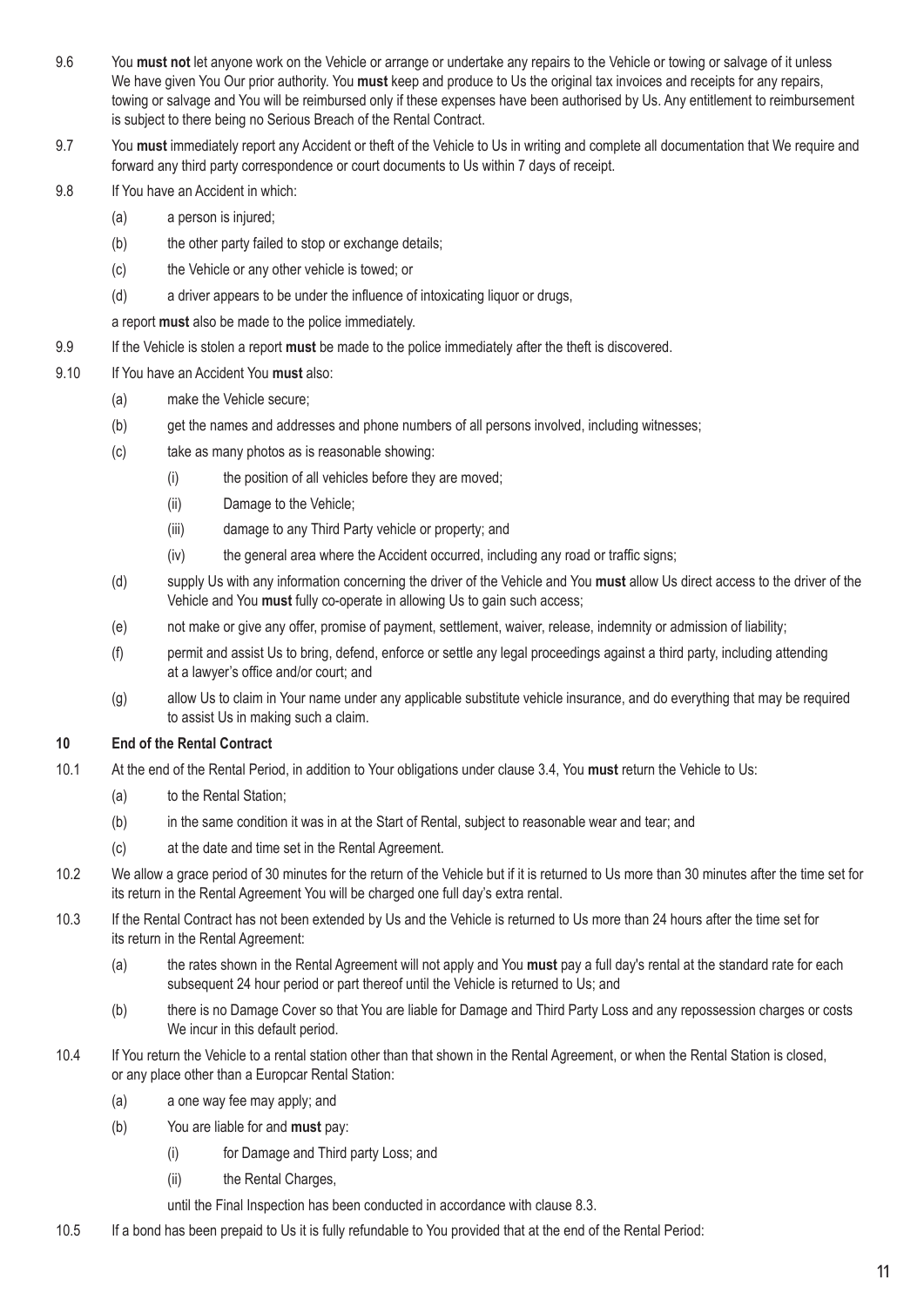- (a) all amounts due to Us under the Rental Contract have been paid;
- (b) the Vehicle has been returned to the Rental Station at the date and time set in the Rental Agreement;
- (c) there is no Damage or Third Party Loss;
- (d) the interior and exterior are clean;
- (e) the Vehicle has a full tank of fuel; and
- (f) there has not been a Serious Breach of the Rental Contract.

We reserve the right to retain all or part of a bond if there is a breach of any of these conditions.

# **11 Termination of the Rental Contract**

- 11.1 We may terminate the Rental Contract and take immediate possession of the Vehicle if You commit:
	- (a) a Serious Breach of the Rental Contract; or
	- (b) a reckless breach of road or traffic legislation.
- 11.2 If the Rental Contract is terminated by Us pursuant to clause 11.1:
	- (a) You **must** pay for:
		- (i) Damage;
		- (ii) loss of the Vehicle as a result of theft;
		- (iii) Third Party Loss;
		- (iv) storage, repossession and recovery fees;
		- (v) fees for the release of the Vehicle from compounds;
		- (vi) roadside assistance;
		- (vii) administrative and legal costs of recovery; and
		- (viii) the Rental Charges;
	- (b) it will not affect Our right to receive any money We are owed under the Rental Contract; and
	- (c) You give Us permission to access and enter Your premises to repossess the Vehicle without using unreasonable force or causing damage.

# **12 Applicable law**

- 12.1 You have consumer rights conferred by the Australian Consumer Law and the Australian Securities and Investments Commission Act 2001 and neither this clause nor any other provision of the Rental Contract excludes, restricts or modifies any implied terms, guarantees or rights You may have under those laws or any other Federal, State or Territory legislation.
- 12.2 The laws of the State in which the Rental Station is situated and of the Commonwealth of Australia govern the Rental Contract.

# **13 Dispute Resolution**

### 13.1 **Internal**

- (a) If You believe there has been an error in Your account or if You have any complaint, Our staff at the Rental Station will help You in every way they can to rectify the error or resolve the complaint. If they are unable to assist You or if Your concerns are not resolved to Your satisfaction You may refer the matter to Our internal dispute resolution **(IDR)** process.
- (b) Upon receipt of Your referral to IDR Our IDR officer will acknowledge receipt of Your referral and will investigate the matter and try to reach a satisfactory outcome.
- (c) We will advise You of the final outcome of Your IDR referral within 45 days of receipt of that referral and We will use Our best endeavours to do so within 21 days thereof.
- (d) Referrals to Our IDR process can be to any of the following:

Post: Customer Relations Manager,

Europcar Australia,

PO Box 1139, Tullamarine, Vic 3043 Australia

Phone: 1300 72 00 55

Email: customerrelations@europcar.com.au

Fax: +61 3 9335 7600.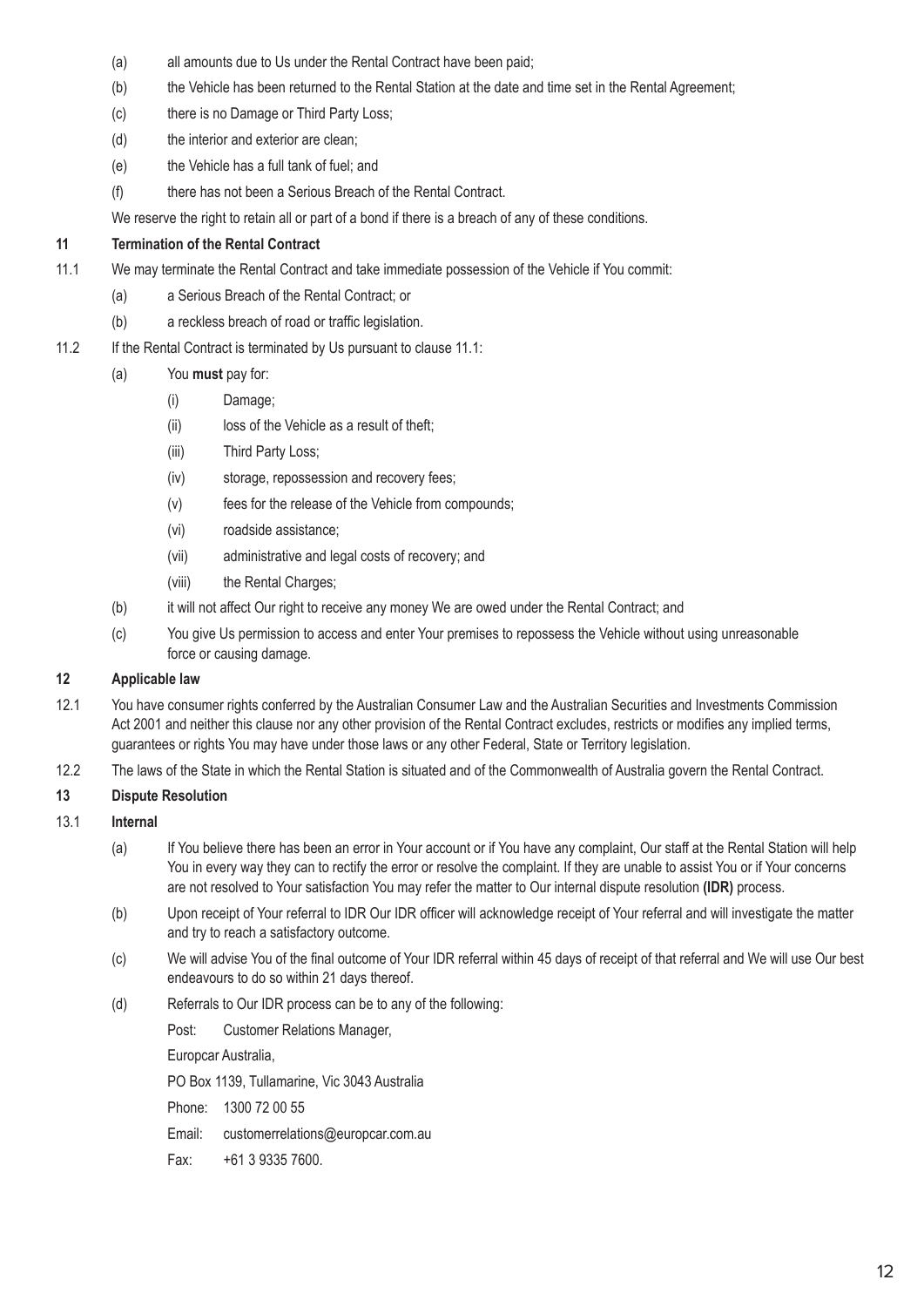### 13.2 **External**

- (a) Europcar is a signatory to the Australian Finance Industry Association Rental Division **(AFIA)** Code of Conduct. A copy of the Code may be obtained at www.afia.asn.au
- (b) In the event We are unable to resolve a dispute You may access the Australian Car Rental Conciliation Service facilitated by AFIA at:

Web: www.carrentalconciliationau.com

Phone: 1800 366 840

## **14 Privacy Policy**

- 14.1 The Privacy Policy forms part of the Rental Contract.
- 14.2 By entering into the Rental Contract with Us You represent to Us that You have read and understood the Privacy Policy.
- 14.3 You consent to Us collecting, using and disclosing Your Personal Information in accordance with the Privacy Policy.

#### **15 General**

- 15.1 If You agree to make an optional contribution towards Europcar Greenfleet, We will pay the full amount of Your contribution towards that initiative and its administration.
- 15.2 If You are the holder of a corporate account with Us or if Your Corporate Services Agreement with Us provides for Customer Own Insurance these Terms and Conditions **must** be read in conjunction with Your signed Agreement.
- 15.3 If You are a Privilege Loyalty Program member these Terms and Conditions must be read in conjunction with the Privilege Loyalty Program Specific Terms. As a Privilege Loyalty Program member at the time of rental of Your Vehicle from Us You accept these Europcar Terms and Conditions and the Roads and Maritime Services Terms and Conditions (comprising the RMS E-Toll Facility Terms and Conditions and the RMS Privacy Consent and Agreement) including a binding obligation to pay RMS a service fee of \$3.30 (incl GST) for each calendar day on which You use a toll road in addition to the payment to RMS of the applicable tolls.
- 15.4 In the event of any inconsistencies or ambiguity between the terms of Your corporate account, Your Corporate Services Agreement, Your Customer Own Insurance agreement or Your Privilege Loyalty Program these Terms and Conditions will prevail.



### **ROADS AND MARITIME SERVICES TERMS AND CONDITIONS**

Roads and Maritime Services (ABN 76 236 371 088) (RMS), through Europcar as RMS' agent, offers an E-Toll Facility to You on these RMS Terms and Conditions which comprise:

- the RMS E-Toll Facility Terms and Conditions; and
- the RMS Privacy Consent and Agreement.

By signing the Rental Agreement You accept, and agree to be bound by, these RMS Terms and Conditions.

### **RMS E-TOLL FACILITY TERMS AND CONDITIONS**

- 1. Your E-Toll Facility
	- (a) Your E-Toll Facility is provided by RMS to You to enable You to pay Tolls and Fees relating to the E-Toll System in accordance with these RMS Terms and Conditions.
	- (b) In order to use Your E-Toll Facility, You or Your Authorised Driver **must** travel in an Electronic Tolling Lane.
	- (c) You are responsible for the acts and omissions of any Authorised Driver, any other person using the Vehicle or any Authorised Representative using or operating Your E-Toll Facility, including for any Tolls and Fees they incur during the Rental Period.
	- (d) A Tag may be installed in Your Vehicle as part of the E-Toll Facility. The Tag is the property of RMS. You **must** not use any other tag in the Vehicle or register for any other electronic or video tolling product in relation to the Vehicle. If You use another tag or electronic or video tolling product, You will still be charged Tolls and Fees by RMS under these RMS Terms and Conditions and You may be charged other amounts by the provider of the other tag or electronic or video tolling product used.
- 2. Payments, fees and charges in connection with Your E-Toll Facility
	- (a) You **must** pay the following amounts to RMS in connection with the use of Your E-Toll Facility:
		- (i) all Tolls (it is Your responsibility to be aware of all Tolls payable in connection with the use of a toll road);
		- (ii) the Service Fee for each calendar day on which the Vehicle incurs a Toll using Your E-Toll Facility;
		- (iii) a Processing Fee in the circumstances described in clause 5(b);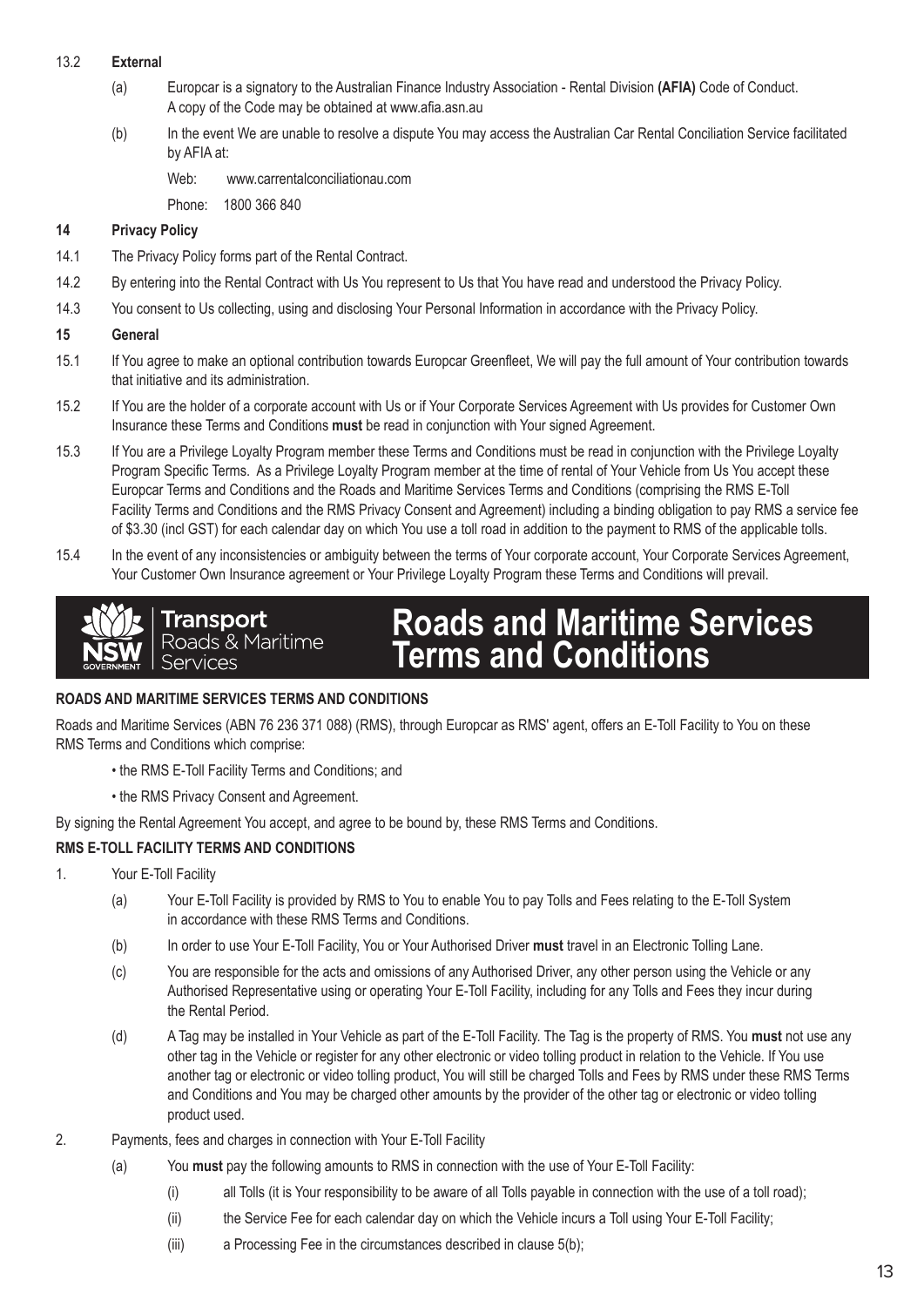- (iv) a Dishonour Fee in the circumstances described in clause 3(c); and
- (v) any other costs reasonably incurred by RMS in enforcing its rights under these RMS Terms and Conditions, including any fees or charges imposed by a third party on RMS where You have refused or failed to pay any amount under these RMS Terms and Conditions.
- (b) You acknowledge that if You fail to pay any Tolls or Fees as required by these RMS Terms and Conditions, RMS may refer that failure to a Credit Reporting Agency.
- 3. Payment methods and authority

# **Payment by Nominated Card**

- (a) If You are using a Nominated Card to pay for the rental of the Vehicle or have otherwise provided a Nominated Card for the payment of Tolls and Fees, You:
	- (i) promise to RMS that You are authorised to use the Nominated Card to meet Your payment obligations under these RMS Terms and Conditions; and
	- (ii) authorise RMS to debit amounts from, or credit funds to, the Nominated Card for Tolls and Fees and other amounts payable to, or from, RMS under these RMS Terms and Conditions.
- (b) RMS will debit Tolls and Fees from the Nominated Card as soon as practicable after the relevant Tolls and Fees are incurred or, where applicable, notified to RMS by a toll road operator.
- (c) If:
	- (i) there are insufficient funds available in the Nominated Card to meet Your payment obligations under these RMS Terms and Conditions; or
	- (ii) a transaction on the Nominated Card is declined for any reason, save for:
		- (A) the negligence of, or wilful misconduct by, RMS or any of its officers, employees or agents; or
		- (B) an RMS systems error,

You will be charged a Dishonour Fee by RMS and You (or, if relevant, the Nominated Card Holder) may be charged fees, charges and interest by Your financial institution or, if relevant, the financial institution of the Nominated Card Holder.

- (d) You **must** ensure that You immediately provide RMS with details for an alternative Nominated Card, which can be used to meet Your obligations under these RMS Terms and Conditions, and an authority for RMS to debit the alternative Nominated Card, if:
	- (i) the existing Nominated Card is cancelled, suspended or is otherwise not useable; or
	- (ii) the existing Nominated Card Holder cancels Your authorisation to use the existing Nominated Card.

### **Payment by Your RMS Charge Account Holder**

- (e) If You are using a Europcar Charge Account to pay for the rental of the Vehicle:
	- (i) You promise to RMS that You are authorised to incur Tolls and Fees and to have those Tolls and Fees debited to the RMS Charge Account; and
	- (ii) RMS will issue Your RMS Charge Account Holder with a monthly invoice recording all Tolls and Fees incurred or, where applicable, notified to RMS by a toll road operator.
- (f) You **must** immediately provide RMS with updated or alternate payment method details if the RMS Charge Account is cancelled or altered or if You are no longer authorised to incur Tolls and Fees on that RMS Charge Account.
- 4. Errors in charging Tolls and Fees
	- (a) If RMS incorrectly credits You with, or pays to You, an amount in connection with Your E-Toll Facility RMS may recover that amount from You provided that RMS has given You 10 days prior written notice of its intention to do so.
	- (b) RMS will pay, within a reasonable time, any refund due to You in connection with Your E-Toll Facility by such method as RMS may reasonably choose.
- 5. E-Toll Facility Transaction Summary
	- (a) You may view a Transaction Summary without charge at any time by logging on to www.myetoll.com.au/europcar.
	- (b) If You request that RMS provides a Transaction Summary to You, You will be charged the applicable Processing Fee for the method of delivery elected by You (if that method is stated to be available).
- 6. Lost, stolen or malfunctioning Tags
	- (a) You **must** immediately inform Europcar if either of the following occurs:
		- (i) the Tag is lost or stolen or You become aware that the Tag malfunctions or is in any way defective; or
		- (ii) the Vehicle is lost or stolen.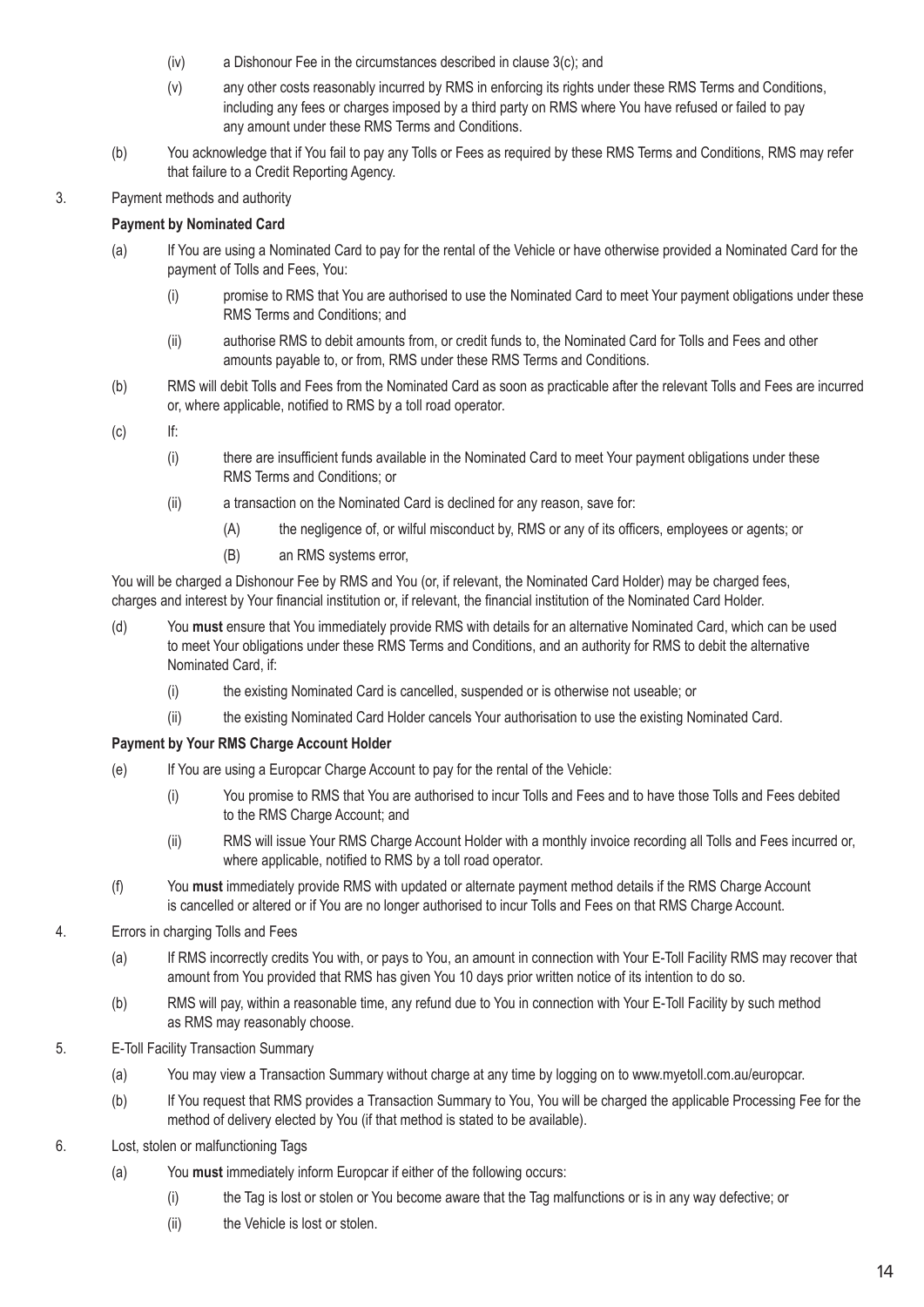- (b) If You inform Europcar that the Tag is malfunctioning or defective, Your E-Toll Facility will still enable You to use the E-Toll System and to pay Tolls and Fees in accordance with these RMS Terms and Conditions and You will continue to be liable for Tolls and Fees.
- (c) If the Tag or the Vehicle is lost or stolen and You have immediately informed Europcar, You will not be liable for Tolls and Fees incurred by that Tag or Vehicle from the time that You have informed Europcar.

# 7. GST

- (a) Unless otherwise indicated, all Tolls and Fees are inclusive of GST.
- (b) If GST is stated as not to be inclusive, You are liable for any GST payable.

# 8. General

- (a) New South Wales laws govern these RMS Terms and Conditions.
- (b) Unless agreed otherwise, if You, an Authorised Driver or Authorised Representative need to notify RMS of any matters or make a request in relation to Your E-Toll Facility, it **must** be made in writing by mail, email or facsimile. All notice details are contained on www.myetoll.com.au/europcar or You may call 13 18 65. Notification is effective only upon RMS' receipt of written confirmation.

### 9. Common Terms

Capitalised terms in these RMS Terms and Conditions have the meaning given to them in the Europcar Rental Contract, unless otherwise defined in these RMS Terms and Conditions.

### 10. Definitions

In these RMS Terms and Conditions except where the context otherwise requires:

"Authorised Representative" means an individual who is 21 years or older and who is authorised by You to use and access Your E-Toll Facility.

"Credit Reporting Agency" means a corporation that carries on a credit reporting business.

"Dishonour Fee" means a fee of \$1.15.

"Electronic Tolling Lane" means a Tolling Lane which is designated as permitting the payment of Tolls by electronic means.

"E-Toll Facility" means the facility described in clause 1(a).

"E-Toll System" means the entire system relating to electronic tolling operated by RMS, any operator of a toll road or any Tag Issuer or Pass Issuer.

"Europcar Charge Account" means the charge account established by Your RMS Charge Account Holder with Europcar.

"Europcar Rental Contract" means the agreement entered into between You and Europcar comprising the Rental Agreement and the Europcar Terms and Conditions of Rental.

"Fees" means each of the fees and costs (and any taxes applicable to them) described in clauses  $2(a)(ii) - 2(a)(v)$  inclusive of these RMS Terms and Conditions.

"GST" has the same meaning as in A New Tax System (Goods and Services Tax) Act 1999 (Cth).

"Nominated Card" means a valid credit card or Debit Card nominated by You as the source of payment for all Tolls and Fees.

"Nominated Card Holder" means a person other than You who holds a Nominated Card.

"Pass Issuer" means a toll road operator that uses the E-Toll System and issues, or an entity that does not operate a toll road but issues, passes or other electronic or video tolling products for the purpose of the E-Toll System.

"Processing Fee" means in relation to a Transaction Summary delivered:

- (a) by mail, a fee of \$5.00; or
- (b) by email, a fee of \$2.20.

"RMS Charge Account" means the charge account established by Your RMS Charge Account Holder with RMS.

"RMS Terms and Conditions" means these Roads and Maritime Services Terms and Conditions which comprise the "RMS E-Toll Facility Terms and Conditions" and the "RMS Privacy Consent and Agreement".

"Service Fee" means the fee described as such in the Rental Agreement.

"Tag" means the RMS device installed in the Vehicle to enable the payment of Tolls by electronic means.

"Tag Issuer" means a toll road operator who uses the E-Toll System and issues tags, or an entity that does not operate a toll road but issues tags for the purpose of the E-Toll System.

"Toll" means all toll charges or other fees and charges imposed by the operator of a toll road for, or taxes payable in respect of each Trip taken by the Vehicle during the Rental Period.

"Tolling Lane" means a lane on a toll road at a toll collection point.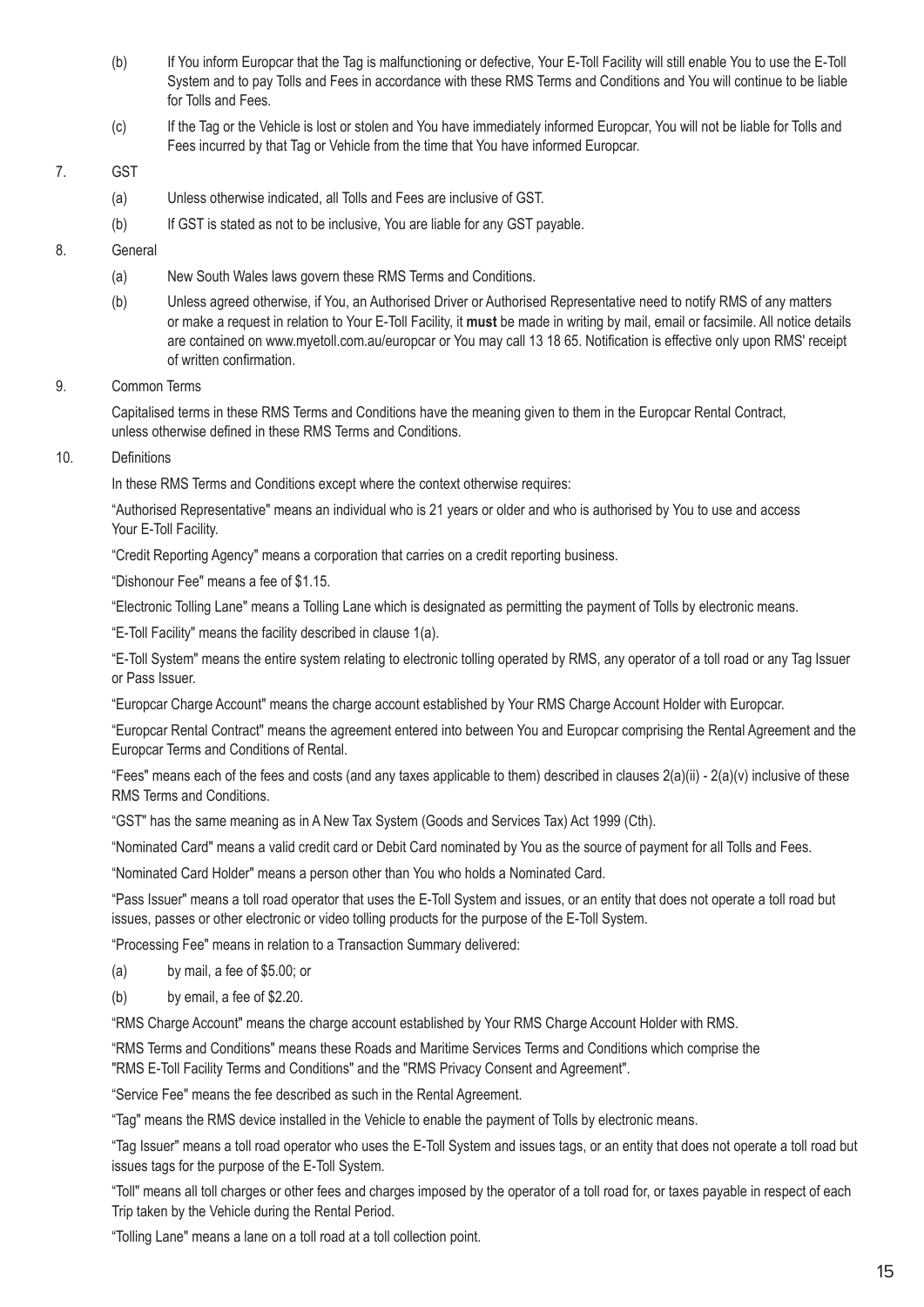"Tolls and Fees" means all Tolls and Fees and any other payments, amounts or charges referred to in these RMS Terms and Conditions.

"Transaction Summary" means a summary of the transactions (including the Tolls and Fees incurred) on Your E-Toll Facility.

"Trip" means the driving of a Vehicle past a toll collection point.

"You" or "Your" refers to the person(s) who have agreed to be bound to these RMS Terms and Conditions and with whom the Rental Contract is made.

"Your RMS Charge Account Holder" means the person which has entered into an agreement with RMS for the payment of the Tolls and Fees during the rental of a Vehicle.

- 11. Interpretation
	- (a) Headings are for convenience only and do not affect interpretation. Any use of the singular includes the plural and the converse applies. A gender includes all genders.
	- (b) Any reference to dollars and \$ is to Australian currency.
	- (c) A reference to a person includes any type of entity or body of persons, whether or not it is incorporated or has a separate legal identity.

# **RMS PRIVACY CONSENT AND AGREEMENT**

RMS is required to comply with Privacy Laws and other road transport, driver licensing and vehicle registration legislation when dealing with any Personal Information, including E-Toll Information.

This RMS Privacy Consent and Agreement contains consents and promises from You in relation to E-Toll Information collected from You and from third parties to enable RMS and others to collect, use and disclose it for Permitted Purposes. You are not required by law to provide E-Toll Information to RMS, but if You do not, RMS will not be able to provide the E-Toll Facility to You. Your Personal Information will be held by RMS at Level 3, Octagon Building, 99 Phillip Street Parramatta or at any new or additional address or addresses disclosed in RMS' privacy policy from time to time.

RMS' privacy policy, which explains RMS' privacy practices including how to make an application to access or correct information about You or a complaint, and RMS' complaints handling processes, is available at: http://www.rms.nsw.gov.au/gipa/privacy/index.html or (02) 8588 4981.

### Consents given by You

- 1. In exchange for RMS providing the E-Toll Facility, You consent to and authorise:
	- (a) collection of E-Toll Information by any Authorised Information Recipient from any person (including from Europcar and from video and/or camera surveillance of toll roads conducted by RMS or third parties for traffic management or toll violation enforcement purposes);
	- (b) use and disclosure of E-Toll Information by and to Authorised Information Recipients for the Permitted Purposes;
	- (c) disclosure of E-Toll Information in online accounts accessible to any person with access to Your Agreement Number and surname; and
	- (d) disclosure of E-Toll Information to persons outside Australia for the Permitted Purposes on the basis that RMS is not required to ensure that any overseas recipient complies with the Privacy Laws.

Promises made by You

- 2. You promise that:
	- (a) prior to disclosing any information to RMS or Europcar about an Individual, You have obtained their consent to the matters in clause 1; and
	- (b) all information You provide to RMS about You or any Individual is or will be accurate, complete and up-to-date, and will not be false or misleading.

### **Definitions**

"Agreement Number" means a unique agreement number provided to You by Europcar or by RMS in connection with the Rental Contract.

"Associated Contractors" means RMS' suppliers, agents, distributors and contractors in relation to any Permitted Purposes.

"Authorised Information Recipient" means RMS, Europcar, Your RMS Charge Account Holder and each Authorised Driver, Authorised Representative and Intended Recipient.

"Clearing House" means any person who operates a clearing house for operators of toll roads, or Tag Issuers or Pass Issuers or any combinations of these.

"E-Toll Information" means any information relating to You or Your E-Toll Facility, Vehicle, the location of a Tag or Vehicle at any time, the direction of travel, or video and/or camera surveillance operated at toll roads. E-Toll Information may include without limitation Personal Information about:

(a) You; or

(b) any Individual,